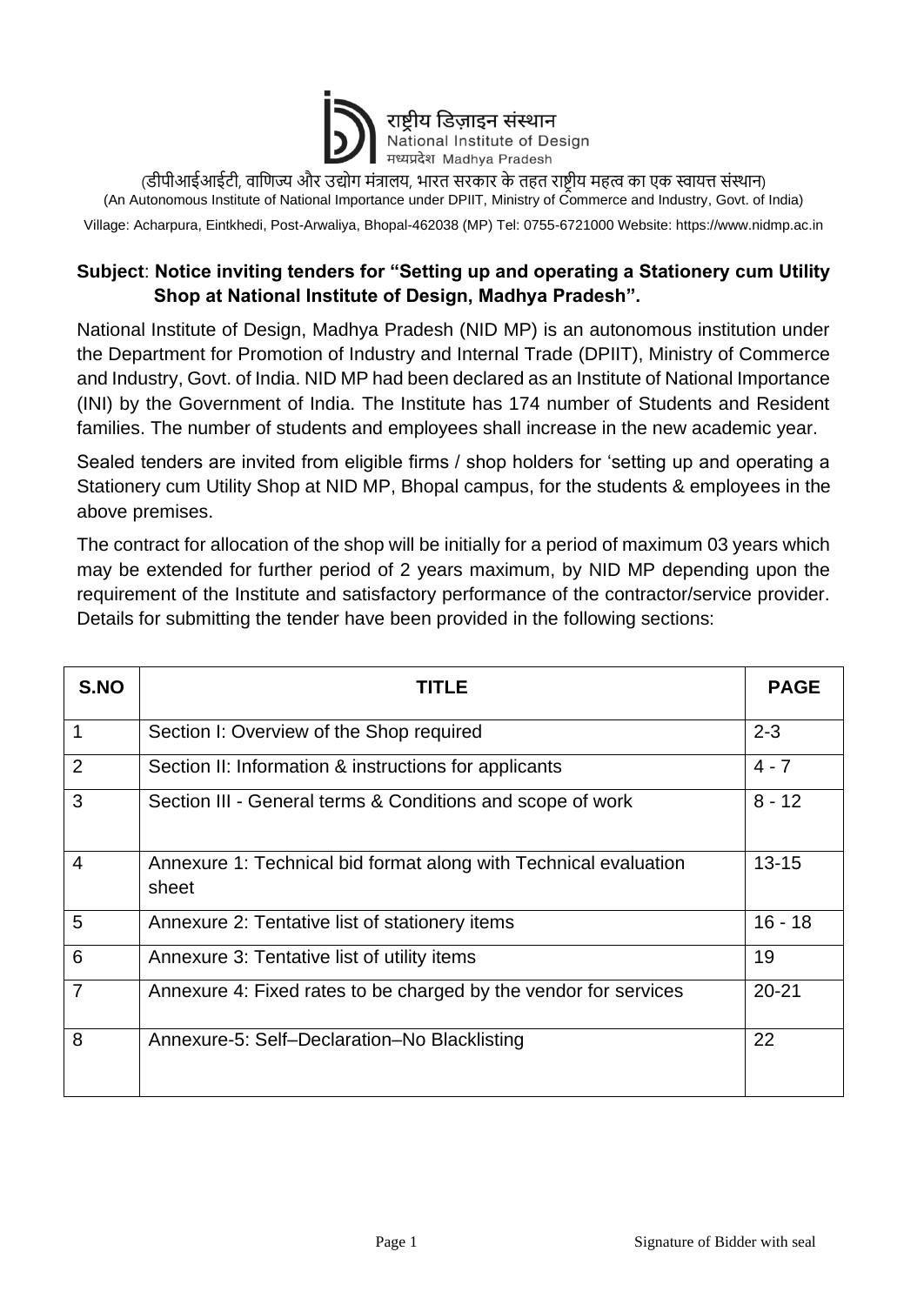#### **SECTION I**

## **OVERVIEW OF THE STATIONERY CUM UTILITY SHOP REQUIRED**

1. Salient details in respect of inviting the tender are as under:

| <b>Brief Particulars</b>                                                                                                 |                                                                                                                                                       |  |  |  |
|--------------------------------------------------------------------------------------------------------------------------|-------------------------------------------------------------------------------------------------------------------------------------------------------|--|--|--|
| <b>Name of Assignment</b>                                                                                                | Setting-up and Operating a Stationery cum<br>Utility Shop at National Institute of Design,<br>Madhya Pradesh (NID MP)                                 |  |  |  |
| Date of Announcement of EOI                                                                                              | 31 Mar 2022                                                                                                                                           |  |  |  |
| Last Date/ time of submission of queries/<br>observations, if any for clarification through<br>e-mail to cao@nidmp.ac.in | 06 Apr 2022                                                                                                                                           |  |  |  |
| <b>Pre-Bid Meeting</b>                                                                                                   | 06 Apr 2022                                                                                                                                           |  |  |  |
| Date of Closing for submission of EOI                                                                                    | 20 Apr 2022                                                                                                                                           |  |  |  |
| Date/ time of opening of technical bid                                                                                   | 21 Apr 2022                                                                                                                                           |  |  |  |
| <b>Correspondence Address</b>                                                                                            | Chief Administrative Officer,<br>National Institute of Design, Madhya<br>Pradesh<br>Village-Acharpura, Eint Khedi, PO-<br>Arwaliya, Bhopal, MP-462038 |  |  |  |

#### **2. Location & Space Details:**

The location of the proposed shop is adjacent to the Main Entrance of the Institute at Village-Acharpura, Eint Khedi, Post-Arwaliya, Bhopal-462038 (MP). The shop space measurements are 2.827 m x 6.460 m (approx. 9.3 ft. x 21.2 ft.). The bidders are advised to visit the Institute to physically see the designated shop space (minor works for the development of the shop are currently under progress).

#### **3. General scope of the assignment:**

- (i) The contractor should ensure to install good quality Computer, Black & White and Colour Photocopier Machine (for A2/A3/A4 size paper), Black & White and Colour Printer (for A2/A3/A4 size paper), Lamination machine and Spiral binding machine in the shop. The minimum print quality shall be 300 dpi for B&W and 600 dpi for colour print/ photocopy. The installation of such equipment should match the requirements of the Student and Community. The maximum rate for such service is fixed as per Annexure-IV.
- (ii) The Contractor shall provide the Stationery as required by the Student and Institute community. A tentative list of Stationery items to be provided at the Stationery cum Utility Shop are listed at Annexure-II of this document.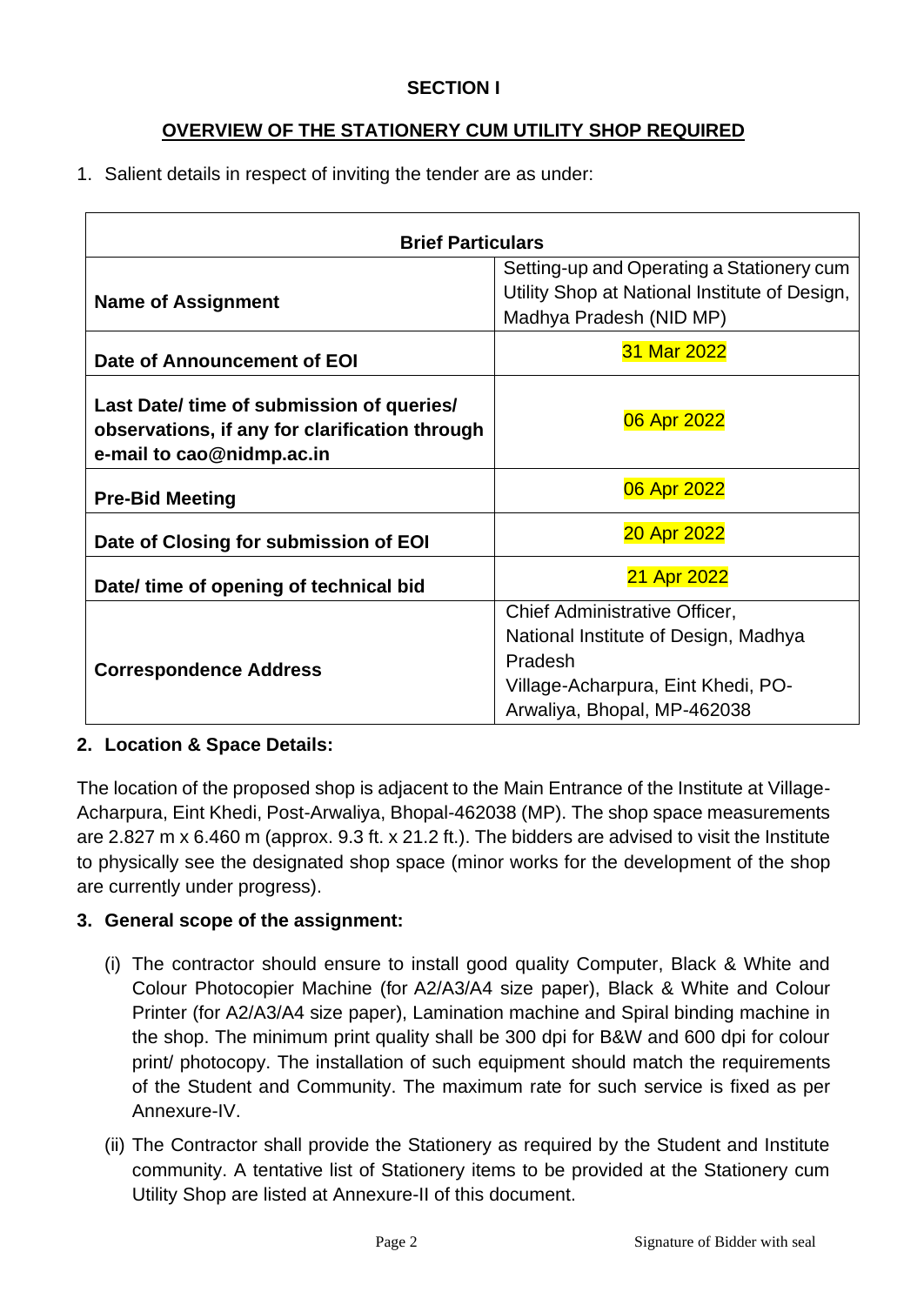- (iii) The Contractor shall provide the Utility items such as General items used for daily needs like toothpaste, soap, shampoo, mirror, comb, toiletries, cosmetics, shoe polish, mobile recharge, charger, and accessories of mobile phones etc. but not grocery and any eatable items. (Annexure-III)
- (iv)The Contractor may be asked to supply additional items as required by the Student and Institute community. A tentative list of Utility items to be provided at the Stationery cum Utility Shop are listed at Annexure-III of this document.
- (v) The Contractor shall charge the rates maximum up to MRP of Stationery items and Utility items.

# **4. Eligibility Criterion:**

Any interested Agency/Firm/ Person shall be eligible to apply for the assignment, subject to meeting the following eligibility criteria:

(i) The Agency/Firm/ Person/ Company/ Shop should have a minimum of 3 years of experience in running establishments of similar nature.

(ii) The Agency/Firm/ Person/ Company/ Shop should have a license from the appropriate Government Authority for running such establishments.

(iii) The Agency/Firm/ Person/ Company/ Shop should have GST registration and PAN registration.

(iv) The Agency/Firm/ Person/ Company/ Shop should have at least a branch branch/shop for similar services in a government educational institution of higher education like NID/IIT/IIM/IISER/SPA/NIT etc.

(v) The Agency/Firm/ Person/ Company/ Shop should have turnover of ₹ 6.00 lakh in last 3 Financial years (i.e. FY 2018-19; FY 2019-20 & FY 2020-21) (Relevant supporting documents should be attached).

(vi) The Agency/Firm/ Person/ Company/ Shop should not have been blacklisted by any Government departments, PSUs or any other organization in respect of any assignment or behaviour (Self Declaration should be submitted in the format enclosed- Annexure-V).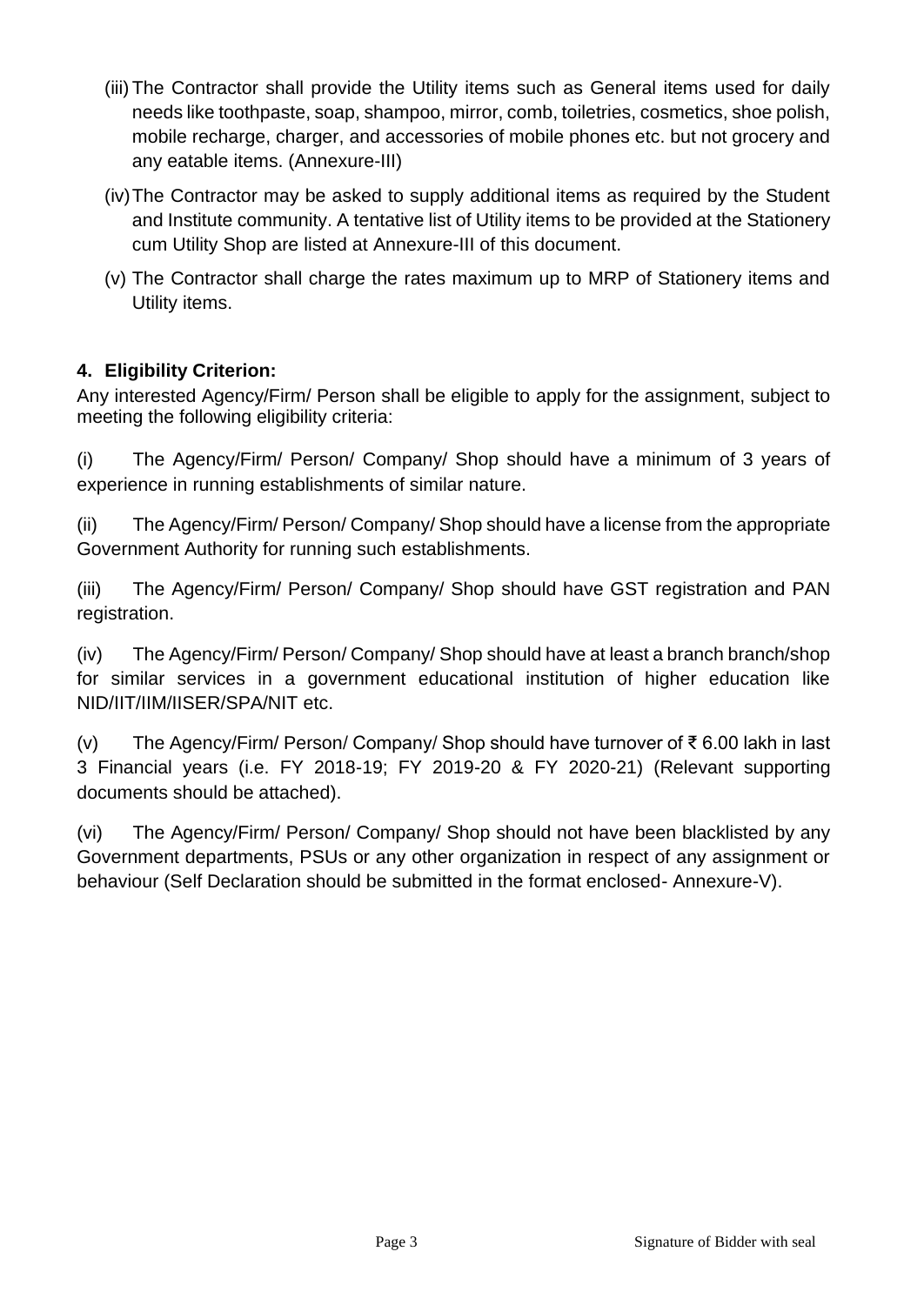#### **SECTION II**

#### **INFORMATION & INSTRUCTIONS FOR BIDDERS**

#### **1. General:**

- (i) All information called for in the enclosed forms should be furnished against the relevant columns. If for any reason, information is furnished on a separate sheet, this fact should be clearly mentioned against the relevant column. Even if no information is to be provided in a column, a "nil" or "no such case" entry should be made in that column. If any particulars /queries are not applicable in case of the applicant, it should be stated as "not applicable". The applicants are cautioned that not giving complete information called for in the application forms or not giving it in clear terms or making any change in the prescribed forms or deliberately suppressing the information may result in the applicant being summarily disqualified. Applications made by email, telegram or telex and those received late will not be entertained.
- (ii) The application should be in printed form. The applicant should sign each page of the application along with the submitted documents.
- (iii) Overwriting should be avoided. Correction, if any, should be made by neatly crossing out, initialling, dating and rewriting. Pages of the pre-qualification document are serially numbered. Additional sheets, if any added by the applicant, should also be numbered by him/her. They should be submitted as a package along with the signed 'Letter of Transmittal'.
- (iv)References, information and certificates from the respective clients certifying suitability, quality of services rendered in the past, know-how and capability of the applicant/firm should be signed by an authorised person only.
- (v) Any information furnished by the applicant found to be incorrect either immediately or at a later date, would render him/her liable to be debarred from participation for providing their services in the same respect in future.

# **2. Definitions:**

# **(i) Contract:**

Shall mean a written Contract signed between NID MP and the Contractor (the successful bidder) including subsequent amendments to the Contract in writing thereto.

# **(ii) National Institute of Design, Madhya Pradesh (NID MP):**

Shall mean National Institute of Design, Madhya Pradesh, India and shall include its legal representatives, successors and permitted assignees.

# **(iii) Site:**

Shall mean the Shop at the NID MP premises in which the operations/services are to be carried out or spaces approved by NID MP for the purposes of the Contract together with any other places designated in the Contract as forming part of the site.

# **(iv)**N**ID MP's Representative:**

Shall mean the person or persons appointed by NID MP from time to time to act on its behalf for overall coordination, supervision and inspection of services at site.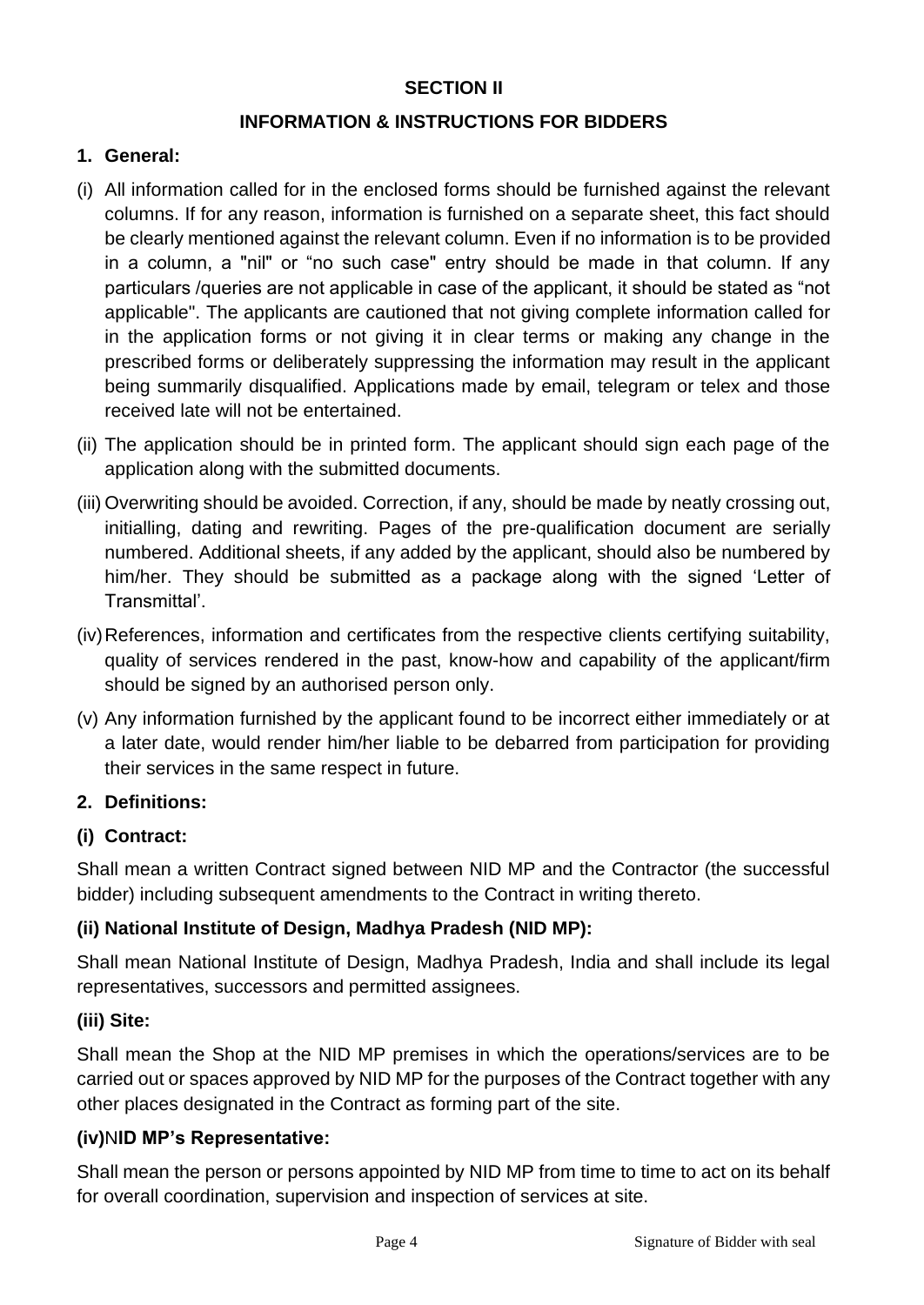## **(v) Contractor:**

Shall mean any person/ persons/ firm/ company/ shop etc. whose EOI has been accepted by NID MP and to whom work has been awarded and shall include its authorized representatives, successors and permitted assignees.

#### **(vi) Contractor's Representative:**

Shall mean such person/or persons duly appointed representative at the site and base as the Contractor may designate in writing to the NID MP as having authority to act for the Contractor in matters affecting the work and to provide the requisite services.

#### **(vii) Day:**

Shall mean a calendar day of twenty-four (24) consecutive hours beginning at 00:00 hours with reference to local time at the site.

#### **(viii) Service:**

Shall mean and include cited services which the Contractor is required to provide to NID MP for/under the Contract and amendments thereto.

#### **(ix)Inspectors:**

Shall mean any person or outside agency nominated by NID MP to inspect documents in the contract stage-wise as well as final as per the terms of the Contract.

#### **(x) Facility:**

Shall mean all facilities provided by NID MP including property of the NID MP owned or hired by NID MP.

#### **(xi)Approval:**

Shall mean and include the written consent duly signed by NID MP or their representative in respect of all documents, drawings or other particulars in relation to the Contract.

#### **3. Final Decision-Making Authority**

NID MP reserves the right to accept or reject any application and to annul the pre-qualification process and reject all applications at any time, without assigning any reason or incurring any liability to the applicants.

#### **4. Evaluation of the tender**

NID MP shall follow a system of separate evaluation of technical bid. The final evaluation shall be done based on highest marks scored in Technical Evaluation. In case of a tie, a contract shall be awarded to the bidder having more average annual turnover in the past three years.

#### **5. Disqualification Criteria**

Even though an applicant may satisfy the above requirements, he/she would be liable to disqualification if he/she has:

(i) Made misleading or false representation or deliberately suppressed the information in the forms, statements and enclosures required in the pre-qualification document.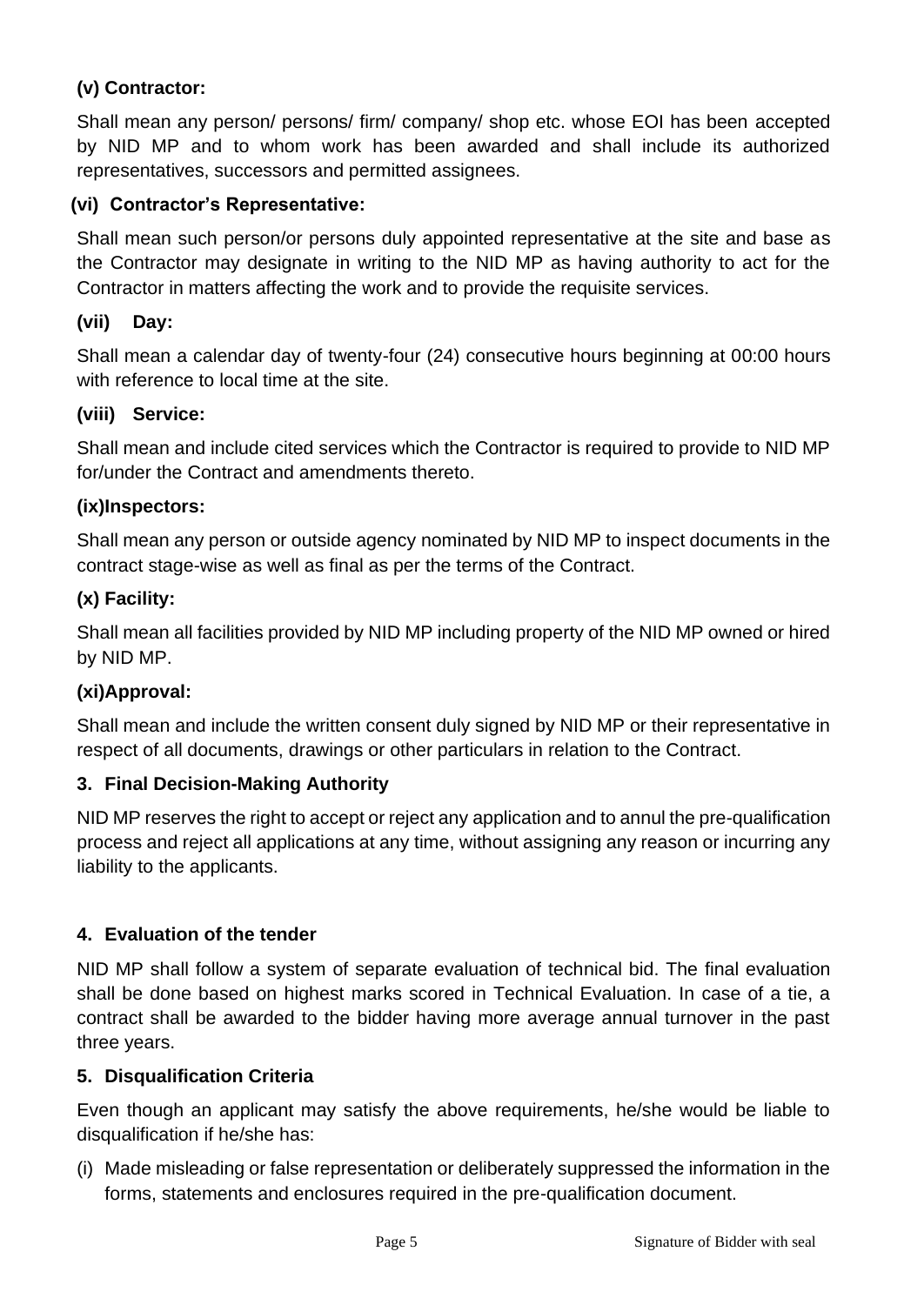(ii) Record of poor performance such as abandoning work, not properly completing the Contract, or financial failures /weaknesses etc.

# **6. Earnest Money Deposit (EMD):**

(i) EMD of Rs. 5,000/- (Rupees Five thousand only) is a must and should be submitted along with physical copy of the tender. The EMD is to be furnished only in the form of DD/ Banker's cheque/ Pay Order from any schedule bank drawn in favour of **"National Institute of Design" payable at Bhopal**. EMD in any other form will not be accepted as valid EMD. In respect of the successful bidder, this EMD will be returned on receipt of Security Deposit. EMD submitted by other bidders will be returned after finalization of the contract. Tenders received without valid EMD stand automatically rejected.

(ii) Only Bidders with valid NSIC registration for providing vehicle services are exempted from payment of Tender Fee & EMD. No other Firm can be exempted from payment of Tender Fee & EMD.

# **7. The EMD Will Be Forfeited:**

(i) If a Bidder withdraws its bid during the period of bid validity; or

(ii) If the Bidder fails to accept NID MP's corrections of arithmetic errors in the Bidder's bid (if any); or

- (iii) If the Contractor fails to sign the contract agreement with NID MP; or
- (iv) If the Contractor fails to furnish the Security Deposit within the stipulated time.

# **8. Technical Bid**

.

The bidder should fill up information in all the columns and submit the mentioned documents along with the Technical Bid as per Annexure I.

# **9. Preparation and Submission of tender:**

- (i) Tender shall be submitted in official format only. If submitted in any other format, the same shall be summarily rejected.
- (ii) The tender should be submitted in in the proforma given in Annexure I with **bid kept in a separate sealed cover** along with all supporting documents as required.
- (iii) The sealed cover must contain the address of the bidder and should be superscribed with the statement "**Bid for setting up and operating a Stationery cum Utility Shop at NID MP**".
- (iv)The sealed cover addressed to Chief Administrative Officer, National Institute of Design, Madhya Pradesh Acharpura, Eint Khedi, Bhopal, MP - 462038, duly superscribed with the statement "**Tender for setting up and operating a Stationery cum Utility Shop at NID MP**".
- (v) The technical bid will be opened in the presence of intending Bidders, if any.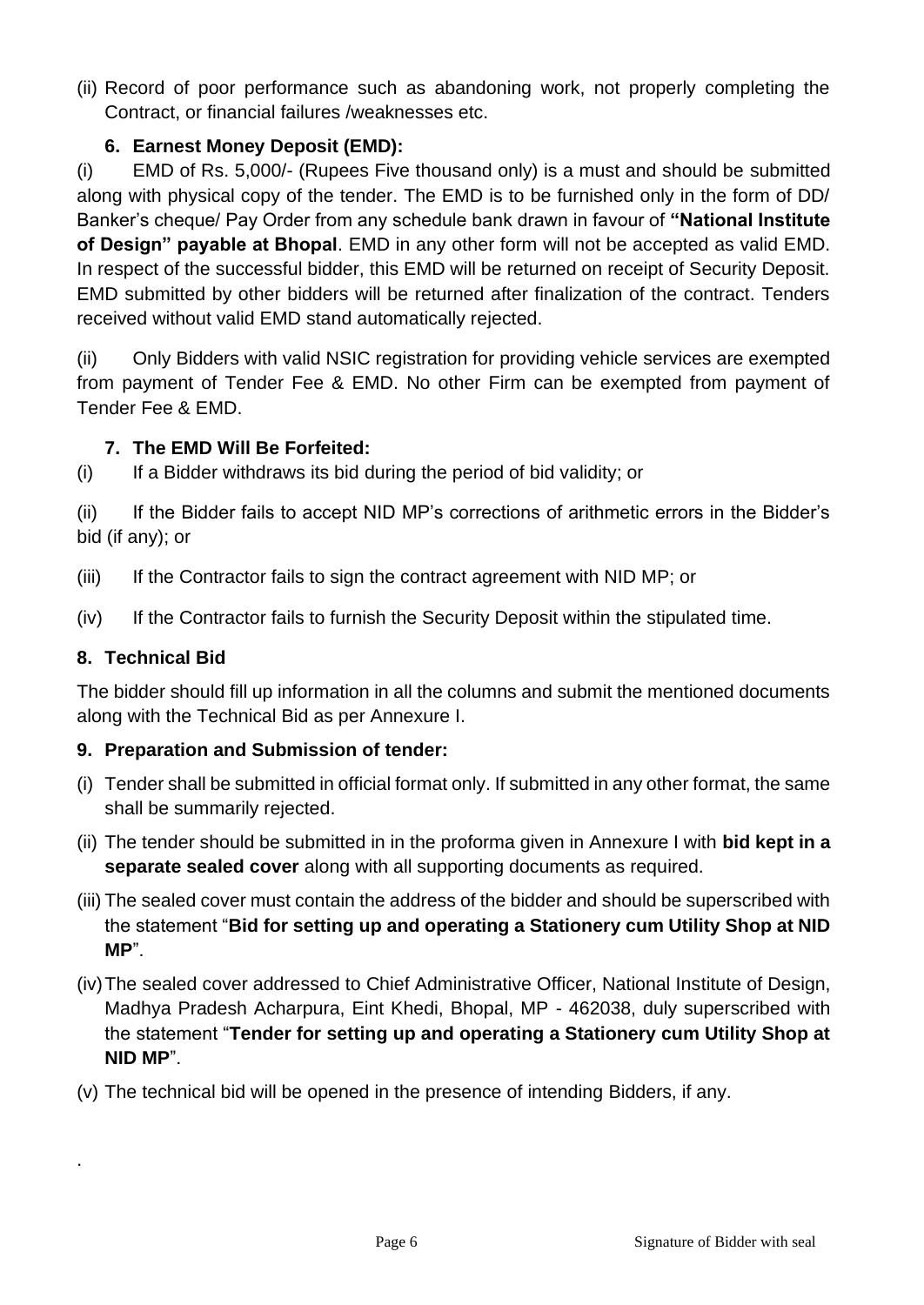#### **10.Payment of License fee by the contractor**

- (i) **License fee**: **₹ 1,814/- per month (Area- 197.16 Sq. ft., ₹ 9.20/- per sq. ft.) + GST @ 18% as applicable.**
- (ii) Firm shall be liable to pay monthly license fee regularly by 7th of each successive month. Late submission of license fee will be charged of Rs.100/- per day as late fee in addition to the due license fee.
- (iii) The monthly license fee shall be increased by 10% every year.
- (iv) Electricity Charges: As per actual (MPMKVVCL rates as applicable to the Institute) (Firm shall be liable to pay monthly Electricity Charges regularly by 7th day of each successive month after receiving the bills from Maintenance Section. A sub meter will be provided and the electricity charges on actual basis have to be paid to the Institute.
- (v) If the Firm/ Agency/ Company/Shop do not vacate the allotted space after the expiry of the tenure or after one month of notice period of termination of tenure, the contractor shall be liable to pay a penalty of 10 times of the license fee as decided by the Institute in addition to the other charges as applicable.

### **11.Validity:**

The bids shall be valid for a period of 06 (six) months from the date of opening of the tender.

- *12.*The bidder may visit the Institute website www.nidmp.ac.in to obtain further information about the institute.
- *13.*The Bidders are requested to visit the Institute Campus in any working day for better acquaintance of scope of work and related matters.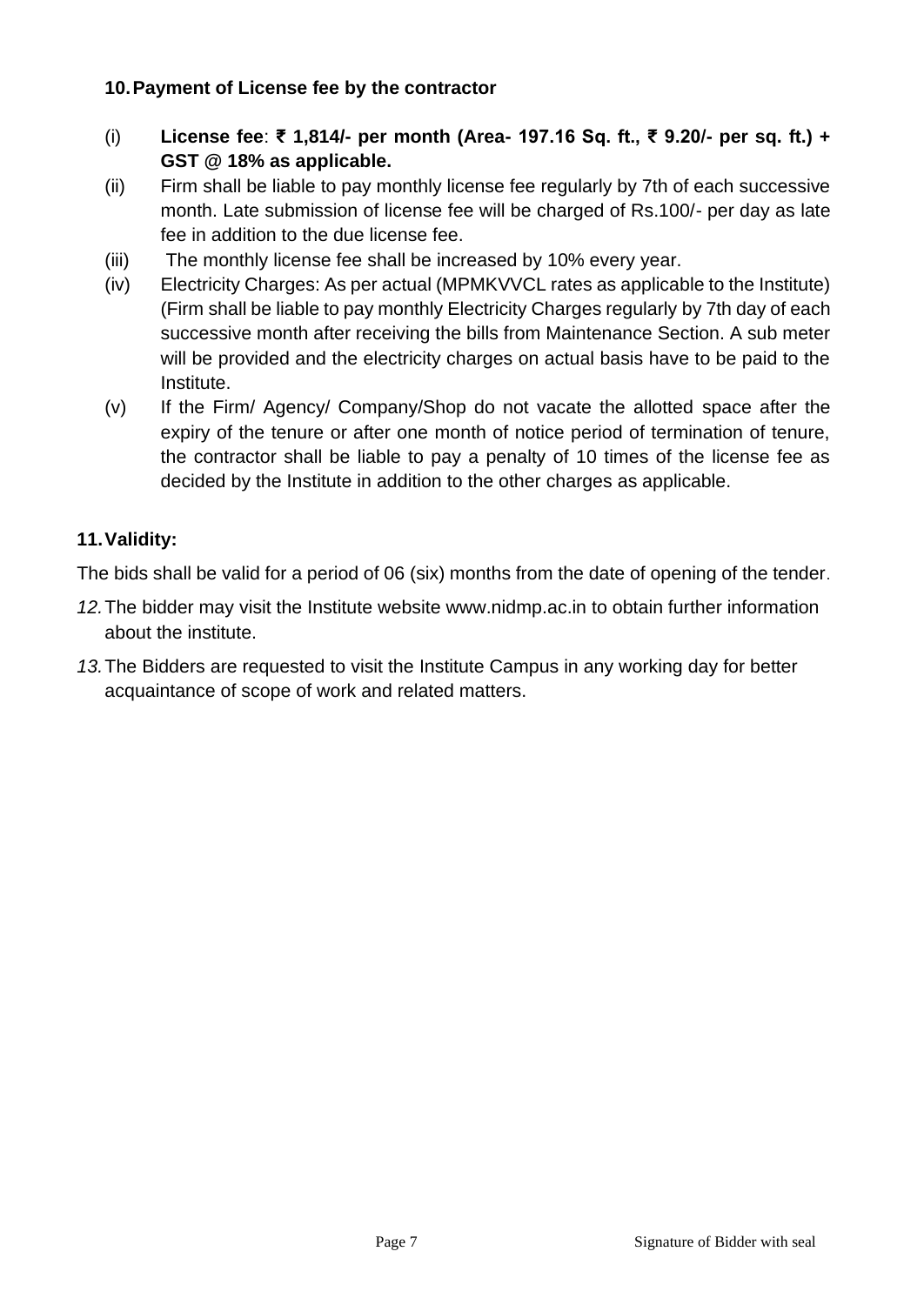### **SECTION III**

### **GENERAL TERMS AND CONDITIONS AND SCOPE OF WORK**

#### **1. Place**

The contractor shall operate the Stationery cum Utility Shop operations at the built-up shop space in NID MP, which shall not be used for any other purpose.

### **2. Term**

This contract shall be for a period of maximum 03 years from the date of contract and can be extended further for maximum of two years at the sole discretion of NID MP based on the requirement of the Institute and satisfactory performance of the contractor. **However, a committee of the Institute shall assess the performance of the contractor every year and in case the same is not found satisfactory, the contract may be terminated at one months' notice.**

### **3. Committee**

The Institute shall constitute a Committee comprising students and employees to oversee and assess the functioning of the shop. The committee shall regularly check functioning of the shop and make suitable recommendations for better functioning.

### **4. Timings**

The shop shall remain functional from 9 AM to 7 PM on all days of the week. The timings may, however, be revised on mutual understanding.

#### **5. Quality Management**

- (i) All items/sold/services rendered by the contractor shall be purchased/provisioned by the contractor at his/her cost. All the items/ raw materials purchased for the shop will have to conform to the standards, prescribed under the government Act(s) as applicable and as far as possible shall have the appropriate standards/branded bearing the mark such AGMARK/ISI/FSSAI/others as applicable.
- (ii) The Committee of NID MP will be at liberty to inspect the shop/materials brought/used by the contractor at any point of time and shall have the right to reject any sub-standard items or materials which will be at the cost of the contractor.
- (iii) It will be the responsibility of the Contractor to store the stock of materials/equipment purchased by him in a neat, tidy and hygienic manner.

# **6. Cleanliness**

The contractor shall ensure regular upkeep of the inside shop area / surrounding area and maintenance of cleanliness at all times. Failure to do so may incur a fine of ₹ 1000/- on each occasion. The decision of the Institute / it's authorized representative in this regard shall be final and binding to the contractor.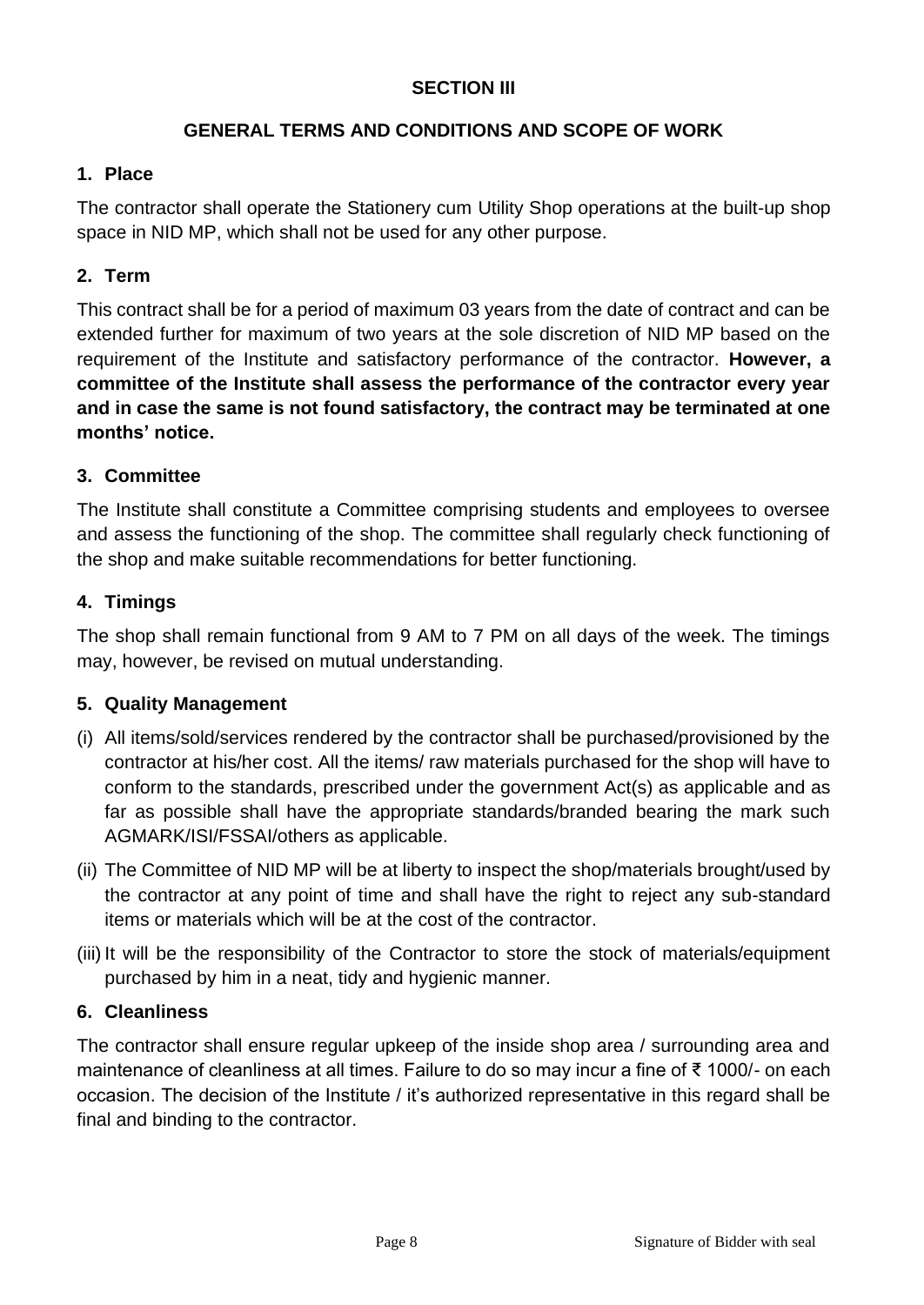### **7. Electricity and Water**

NID MP will provide the contractor the required electric supply for the smooth running of the shop and the contractor shall timely pay NID MP for the electricity consumed as per actual unit rate calculated per month on the basis monthly electricity bill multiplied by the number of units consumed. Similarly, if a water connection is taken, water charges shall be paid on rates applicable for the Institute.

#### **8. Furniture & equipment etc.**

The shop will be provided to the contractor on '*as is where is*' basis. The contractor shall equip the shop premises with the requisite furniture/fittings/appliances as required at his / her own cost. The structure shall be handed over to the Institute in the same state back by the contractor.

### **9. Staff**

- (i) The employees of the contactor shall be in the employment of the contractor only and not of NID MP and the contractor shall be solely responsible for all acts of commission or omission of his/her employees. The contractor shall indemnify NID MP for any loss or damage which NID MP may suffer due to any act of commission or omission of any of his employees.
- (ii) The contractor shall be solely responsible for the timely payment of wages to his/her employees. The contractor shall ensure that the wages paid to the shop employees are not below the minimum wages as applicable from time to time. The contractor shall be solely responsible for adherence to all labour law related provisions.
- (iii) The contractor shall be responsible for the good professional conduct and discipline of his/her personnel.
- (iv)The contractor will furnish to NID MP the particulars viz. Name, Father's Name, Age, Photograph, Permanent Address etc. of the personnel engaged by him/her for the purpose of assisting him for running the shop. A police verification report in respect of the Contractor and all his/her employees working within NID MP premises is to be submitted to NID MP within 15 days of signing of this Contract.

#### **10. Rights and Liabilities**

- (i) It is agreed that the contractor shall not assign or part with and/ or transfer his interest under the contract signed.
- (ii) In the event of the contractor being involved in any litigation or dispute arising out of any act or omission or violation / breach of any statutory law / rule or direction / notification issued by the Statutory Authorities, it is agreed that the contractor shall indemnify and save harmless NID MP against all losses, claims, damages and costs incurred towards such litigation / dispute.
- (iii) The permission granted to the contractor shall not create any tenancy or proprietary rights or any other interest in the NID MP premises.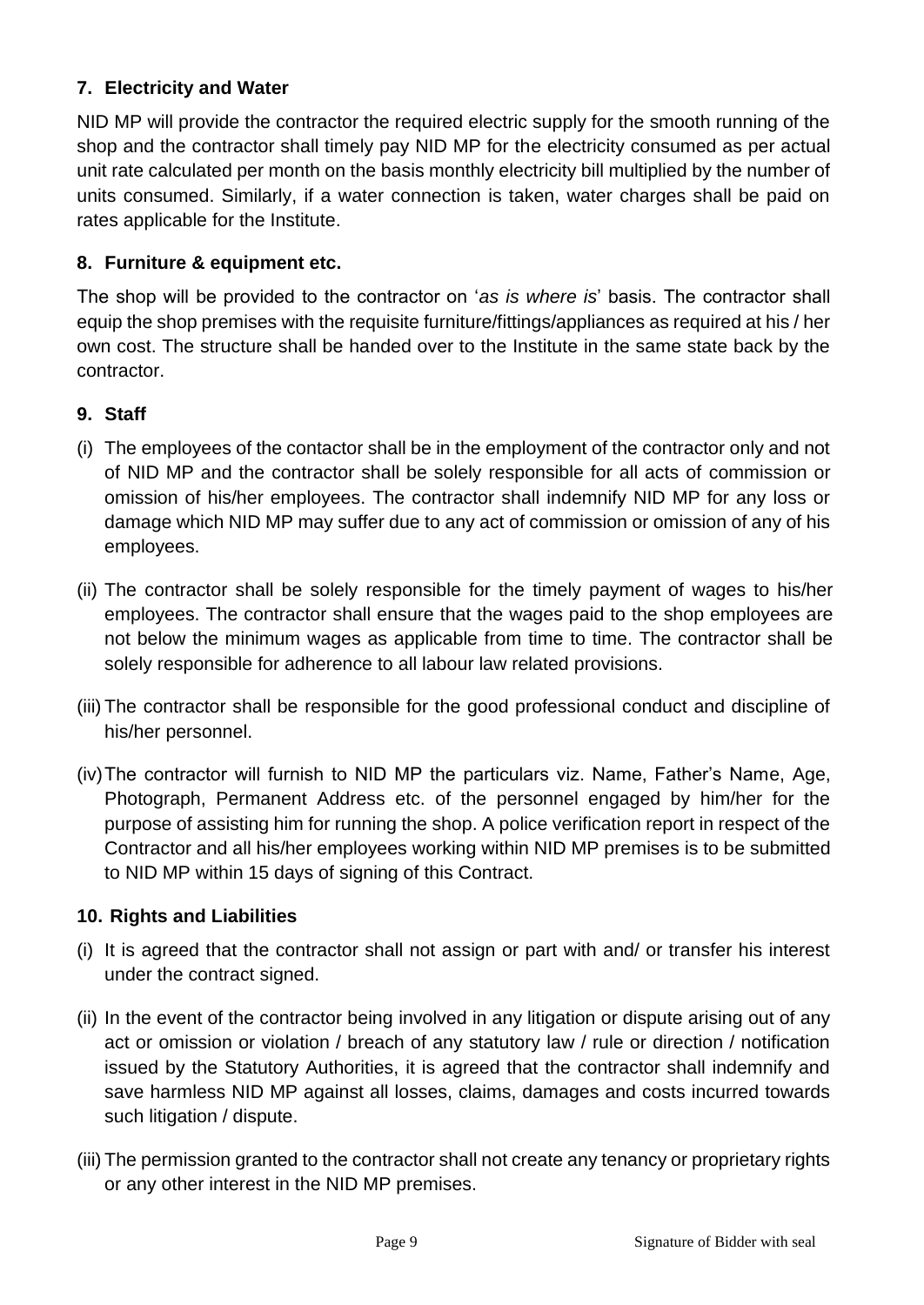- (iv) Neither NID MP nor the contractor shall be liable for any liability to fulfil their commitments and obligations hereunder occasioned in whole or in part by Force Majeure, fire, war or any other cause beyond their reasonable control. Such majeure occurrence shall be notified to the other party within 15 days of such occurrence. If such majeure continues for the period of three months, both parties shall decide about further continuation of this contract.
- (v) The contractor hereby agrees and undertakes not to store/stock any material for any purpose other than to meet the requirements of NID MP. NID MP will not be responsible for any loss or damage done or caused to the contractor's stock, materials, etc., while these are stored in the shop.

#### **11.Restrictions**

- (i) The contractor shall not do or omit to do any act, which may invalidate or in any way affect the issuance on the NID MP said property or which may render NID MP liability to pay extra or excess insurance premium, if any.
- (ii) The contractor shall not make any addition, variation or alteration in the said premises or any part thereof without the express permission in writing from NID MP.
- (iii) The contractor shall not remove any item supplied to them by NID MP outside its premises either for the purpose of repairs or otherwise without the express permission in writing from NID MP.
- (iv)The contractor shall not become a cause of nuisance or annoyance in any way either to NID MP or to other occupants/residents of the buildings in the campus.
- (v) The contractor shall not make use of the premises for any illegal, immoral or unlawful purposes.
- (vi)The contractor will not engage himself/herself in the service of any non-permitted item / services as per the laws / rules set by local, State and Central Governments and NID MP from time to time.

(vii) Subletting of the Shop/ Store will not be permitted. If found any such incident, the contract would be immediately terminated, and Security Deposit will be forfeited.

(viii) The Institute will not provide any other facility other than the space and electricity supply till the distribution point. The manpower and infrastructure to run the shop/store have to establish by the Agency/Firm.

#### **12.Responsibilities**

- (i) The Contractor shall keep and sell only branded items. If later it is found that substandard items are being sold, the contract shall be cancelled.
- (ii) The contractor shall not charge the rates above MRP of the items being sold. It is also expected that the best rates may be offered by allowing appropriate discount on the items being sold.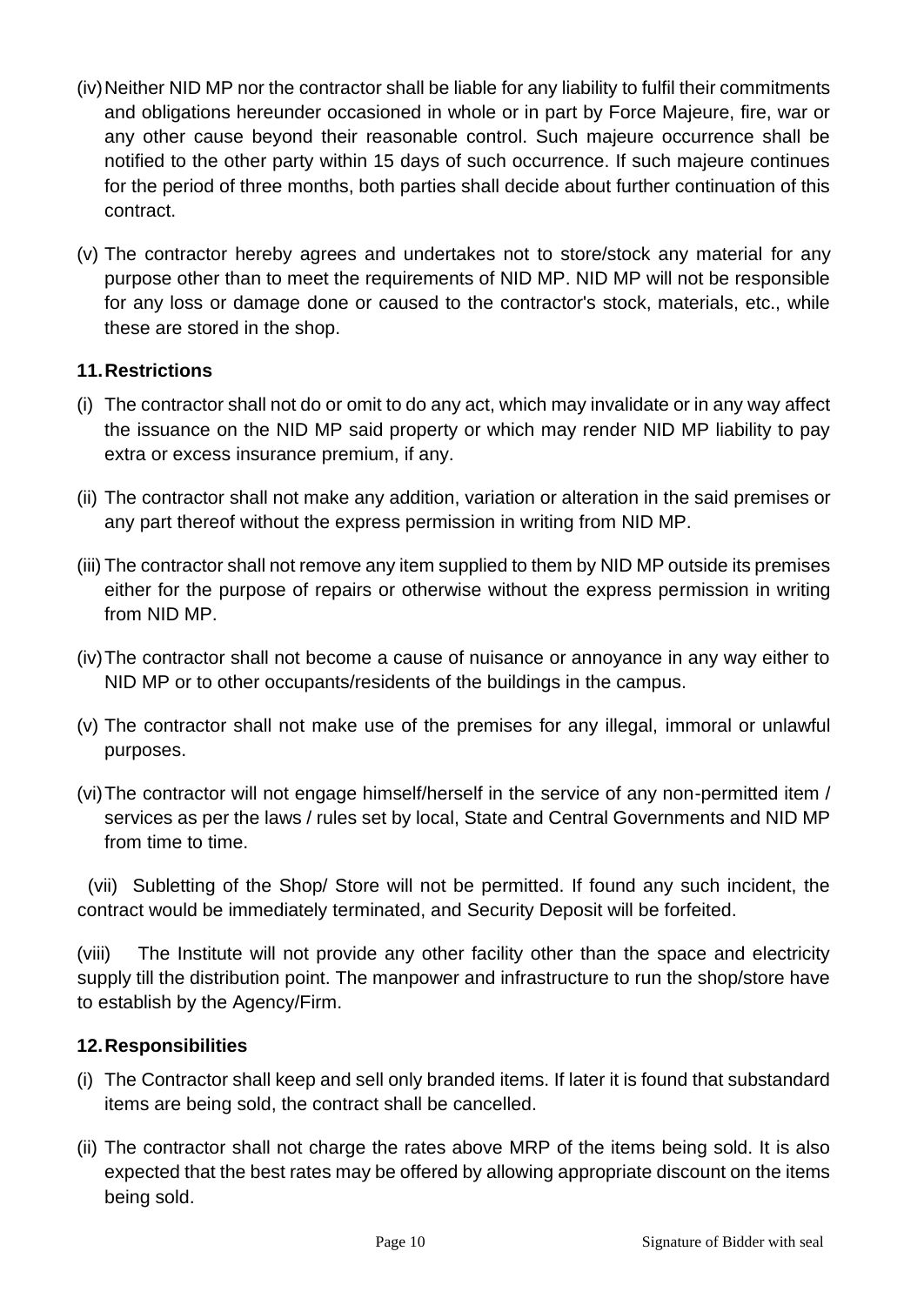- (iii) The contractor shall maintain a feedback/complaint register to enable users to make entries on his/her services.
- (iv)The contractor shall install an electronic billing machine within 10 days from the date of signing of contract to maintain record of transactions and sales. Penalty of ₹ 100/- per day will be imposed in case of non-compliance.
- (v) It will be the responsibility of the contractor to safeguard the shop assets and NID MP will not be responsible in any way for loss or damage.
- (vi)In case NID MP experiences any problems / loss / damage due to the negligence of contractor's employees inside / outside NID MP campus, the contractor shall be responsible to set right the same at his own cost.
- (vii) NID MP shall not be responsible for hazards including fire safety, caused by contractor due to improper safety measures.
- (viii) The contractor must have all the applicable government license / permits mandated / required by the Government and local authorities for operating such a venture. The contractor shall make these details available to NID MP.
- (ix)The contractor shall comply with all the provisions of contemporary Labour laws which are applicable to him to operate such a business, such as of the Employees State Insurance Act, 1948, the Employees Provident Funds Act, 1952, the Contract Labour (Regulation and Abolition) Act, 1970 and the Rules there under, Minimum Wages Act and any other Acts/ Rules that may be applicable to him/her from time to time and he shall keep NID MP indemnified against all liabilities and responsibilities for the Contractor's non-compliance of the provisions of the said Acts, and schemes and in particular, laws governing employer- employee relations in respect of the staff engaged by the Contractor.
- (x) The contractor shall provide the customers facility for digital payment via digital wallets (BHIM, PayTM, UPI etc.) and credit / debit cards etc.

#### **13.Payment by the contractor**

The contractor shall pay the requisite license fee, electricity and water charges by  $10<sup>th</sup>$  of the next month.

#### **14.Security Deposit**

- (i) The contractor shall deposit ₹ 50,000/- (Rupees fifty thousand only) in advance within one week of signing the agreement as a security deposit in the form of Demand Draft issued in f/o National Institute of Design Madhya Pradesh, payable at Bhopal (M.P.), refundable without any interest at the expiry of the contract.
- (ii) NID MP shall have the right to deduct out of the above deposit any amount which the Contractor may become liable to pay owing to this Contract and shall refund the balance money to the Contractor on the termination of this Contract.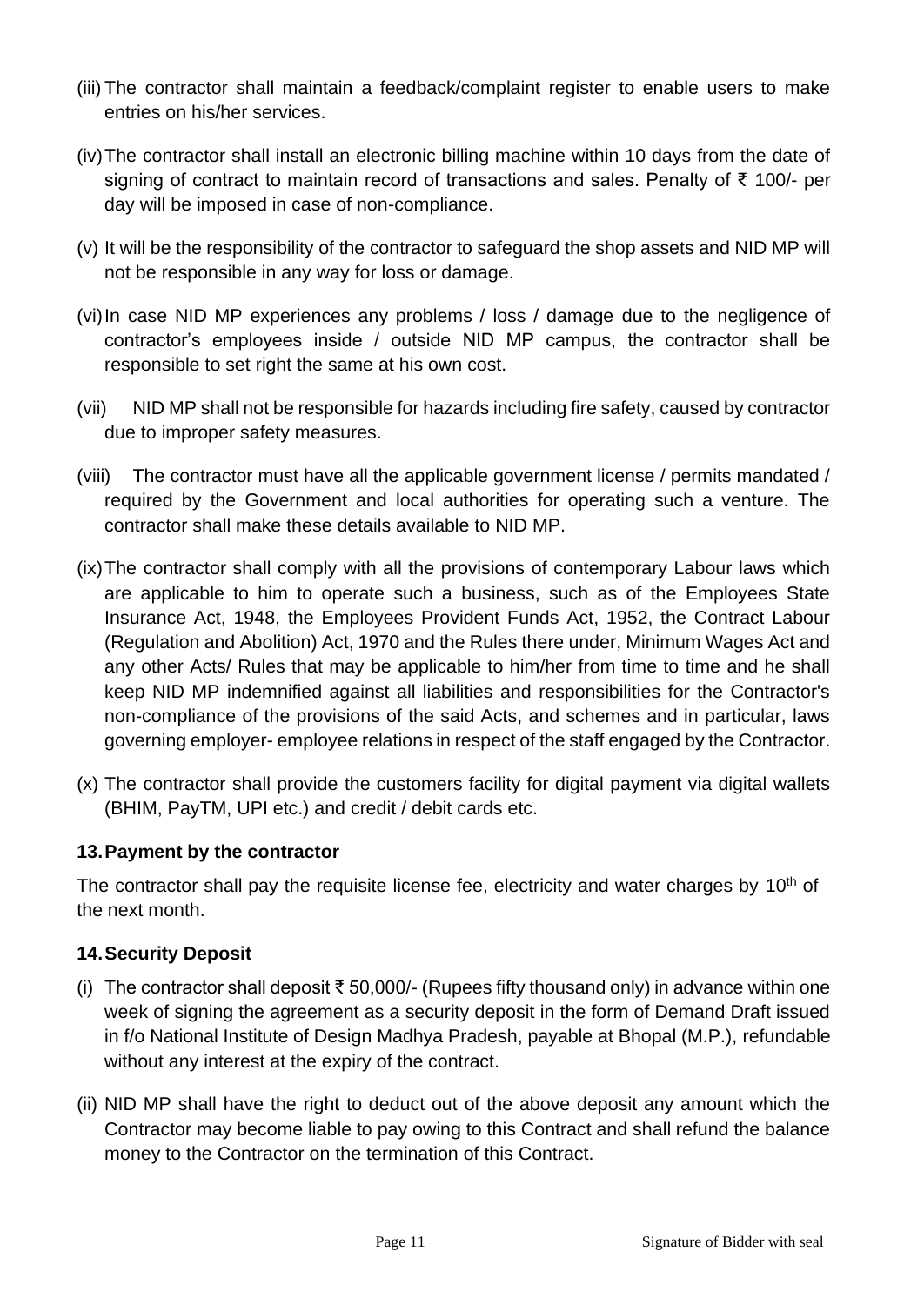### **15.Payment of Taxes**

The contractor shall be wholly responsible for payment of any and all taxes including but not limited to commercial property tax, sales tax, GST, duties cess under the existing or future Laws, acts, Rules, Orders, Notifications etc, issued by the Central or State Governments or any local authority, or body in respect or in connection with supplies and that NID MP shall not be liable to pay such taxes, rates, duties etc., whether existing or which may accrue in future.

#### **16.Termination**

- (i) NID MP reserves the right to terminate this contract at one month's notice without assigning any reason, for which no compensation / damages will be paid. The contractor shall remove himself / herself from the said premises with all belongings and leave it entirely vacant within one month of the date of notice of revocation or termination of the contract. The decision of NID MP on the same shall be final & binding for the contractor.
- (ii) In case the contractor is desirous of terminating this contract before expiry of the period agreed, then contractor shall provide three-month advance notice in writing to NID MP. The termination of this contract shall not release either party of its obligation to pay any sums then owing to the other party and also perform or discharge any liability that had been incurred prior thereto.

### **17.Obligation of Contractor on expiry of contact**

On the expiry of this contract, the contractor shall discontinue to use and hand over peacefully, possession of the said shop and any other premises, together with fixtures and articles therein, in good condition to NID MP and also shall give up his right in favour of NID MP all licenses and permits in force, and give all assistance towards getting the said licenses transferred to NID MP or its nominees.

#### **18.Disputes**

- (i) In case of legal dispute arising out of or relating to this Agreement or breach, or the invalidity thereof, shall first be attempted to be settled by discussions.
- (ii) If the same is not resolved through mutual discussions, then the same shall be referred to the sole arbitration of the Director, NID MP or any person nominated by him. The decision of the Arbitrator shall be final and binding on both the parties. All disputes are subject to Bhopal (MP) jurisdiction only.

#### **19.Other conditions**

The Institute shall retain the original contract document and the contractor shall keep the duplicate of the same. The contractor shall bear and pay all the costs / charges and expenses incidental to the preparation and execution of the signed agreement in duplicate.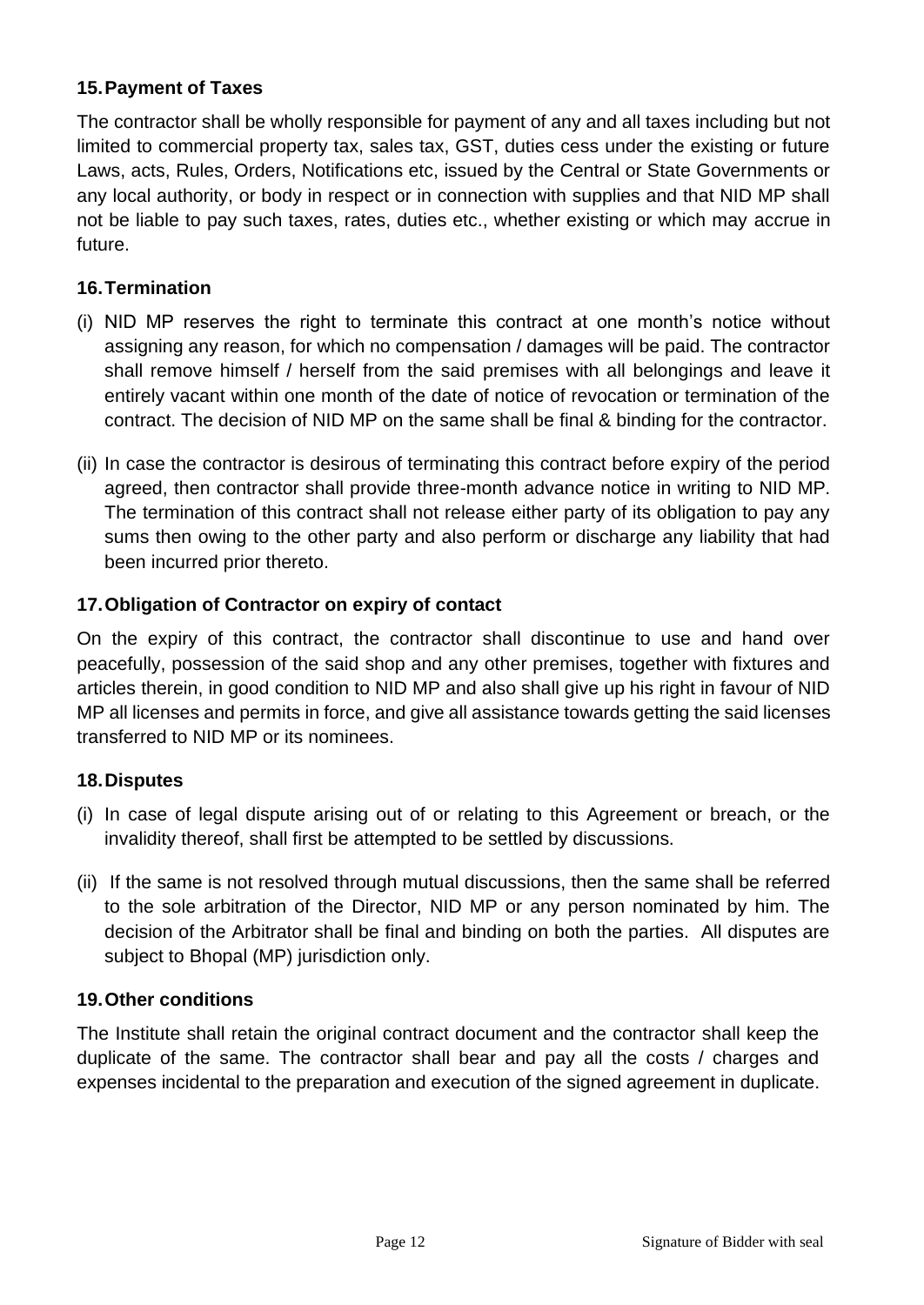#### **TECHNICAL BID PROFORMA**

| SI.<br>No. | <b>Documentary Proof</b><br>(Self attested)                                                 | <b>Details</b>                                 | At Page<br>No. |
|------------|---------------------------------------------------------------------------------------------|------------------------------------------------|----------------|
| i.         | Name of the Bidder<br>$1 -$                                                                 |                                                |                |
|            | Type of Bidder (Proprietary Firm /<br>$2 -$                                                 |                                                |                |
|            | Company / Agency/person/Shop /                                                              |                                                |                |
|            | Partnership Firm)                                                                           |                                                |                |
|            | <b>Complete Address</b><br>$3-$                                                             |                                                |                |
|            | Telephone number<br>$4-$                                                                    |                                                |                |
|            | Official Email id of the Bidder<br>5-                                                       |                                                |                |
|            | Mobile number of the owner<br>$6-$                                                          |                                                |                |
| ii.        | Valid<br>registration/License for Appropriate                                               | [attach the document & refer                   |                |
|            | <b>Government Authority</b>                                                                 | page no. here]                                 |                |
| iii.       | The Bidder should have valid Permanent                                                      | [attach the document & refer                   |                |
|            | Account Number (PAN), GST no., Registration                                                 | page no. here]                                 |                |
|            | No. of the Agency/ Firm/Company.                                                            |                                                |                |
| iv.        | Details of at least a branch/shop for similar<br>services in<br>a<br>government educational | [attach the document & refer<br>page no. here] |                |
|            | institution of higher education like NID/IIT/                                               |                                                |                |
|            | IIM/IISER/SPA/NIT etc.                                                                      |                                                |                |
| v.         | An undertaking duly certified by authorized                                                 | [attach the document & refer                   |                |
|            | signatory of the firm or sole Proprietor or                                                 | page no. here]                                 |                |
|            | Company regarding non blacklisted by any                                                    |                                                |                |
|            | Government departments, PSUs or any other                                                   |                                                |                |
|            | organization in respect of any assignment or<br>behaviour (Annexure-)                       |                                                |                |
| vi.        | <b>Details of Earnest Money Deposit</b>                                                     | [attach the original                           |                |
|            |                                                                                             | DD/FDR/BG & refer page no.                     |                |
|            |                                                                                             | here]                                          |                |
| vii.       | $\mathbf{3}$<br>Document<br>showing<br>minimum<br>years'                                    | [attach the document & refer                   |                |
|            | experience in the field of Services desired.                                                | page no. here]                                 |                |
| viii.      | Document showing Average Annual turnover                                                    | [attach the document & refer                   |                |
|            | of ₹6.00 lakh in last 3 Financial years (i.e. FY                                            | page no. here]                                 |                |
|            | 2018-19; FY 2019-20 & FY 2020-21)                                                           |                                                |                |

Note:- All relevant documents, annexures and EMD should be attached with the technical bid proforma and should be sealed properly.

(Signature of the Authorized Authority of the Firm)

(Official Seal of the Firm)

Date: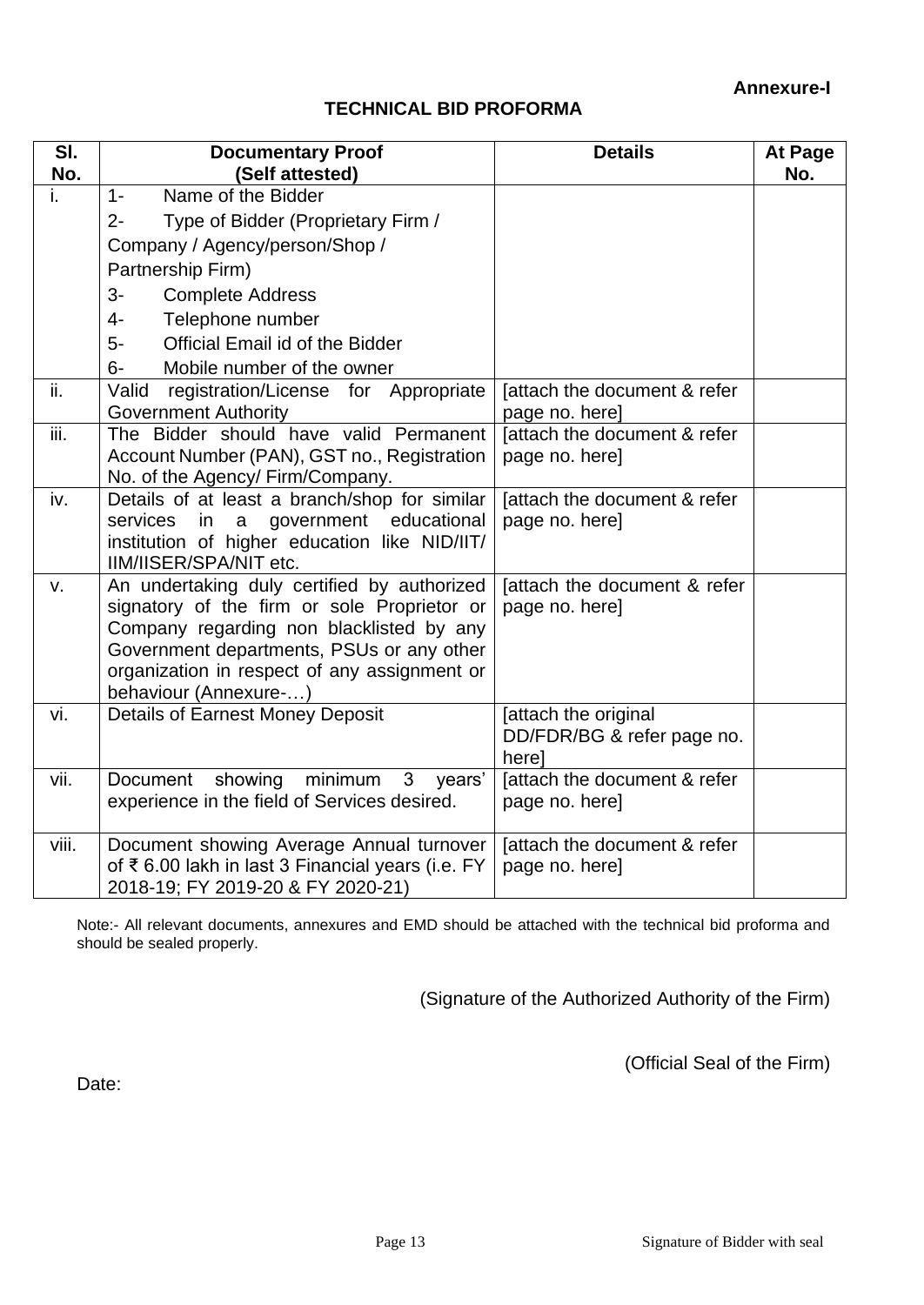#### **TECHNICAL EVALUATION SHEET**

**(**To be filled by the Bidder and Uploaded and submitted with Technical Bid**)** Name of the Firm:

……………………………………………………………………………………..

The Firm is required to submit the following documents for assessment by Tender Evaluation Committee of NID MP.

| SL.<br>No. | <b>Description</b>                                                                                                                                                                                                                                                                                                     | <b>Criteria for Marks</b>                                                                                                                                                                                                                     | <b>Minimum</b><br>for Qualifying in<br><b>Technical Criteria</b> | marks   Maximum<br><b>Marks</b> |
|------------|------------------------------------------------------------------------------------------------------------------------------------------------------------------------------------------------------------------------------------------------------------------------------------------------------------------------|-----------------------------------------------------------------------------------------------------------------------------------------------------------------------------------------------------------------------------------------------|------------------------------------------------------------------|---------------------------------|
| 1.         | Valid<br>Licence<br>or<br>Registration<br>from<br>appropriate Government<br>Authority                                                                                                                                                                                                                                  | 5 marks                                                                                                                                                                                                                                       | 5                                                                | 5                               |
| 2.         | Valid GST and PAN                                                                                                                                                                                                                                                                                                      | 5 marks                                                                                                                                                                                                                                       | 5                                                                | 5                               |
| 3.         | Availability<br>of<br>branch/shop for similar<br>services<br>in<br>any<br>government educational<br>of the control<br>institution<br>higher<br>education like NID/IIT/<br>IIM/ IISER/ SPA/NIT etc.                                                                                                                     | 20 marks minimum for<br><b>Branch</b><br>one<br><b>as</b><br>mandatory requirement<br>and thereafter 10 marks<br>for each<br>additional<br>different<br><b>Branch</b><br>in in<br>education<br>institute<br>subject to maximum of<br>40 marks | 20                                                               | 40                              |
| 4.         | Minimum 3<br>years'<br>experience in the field of<br>Services desired.                                                                                                                                                                                                                                                 | 10 marks for Minimum<br>experience<br>and<br>thereafter 2 marks for<br>each additional year of<br>experience subject to<br>maximum of 20 marks                                                                                                | 10                                                               | 20                              |
| 5.         | Minimum Average<br>Annual Turnover of the turnover and thereafter<br>in the<br>bidder<br>$last \quad 3$<br>financial years ending on $\vert$ additional turnover of 6<br>March 31st, 2021, should   lakh each subject to<br>be equal to or more than<br>₹ 6.00 lakh (i.e. FY 2018-<br>19; FY 2019-20 & FY<br>2020-21). | 10 marks for minimum<br>$\mathbf{2}$<br>marks<br>for<br>every<br>maximum of 20 marks                                                                                                                                                          | 10                                                               | 20                              |
| 6.         | Firm having Registered/<br>Regional/ Branch offices<br>in Bhopal.                                                                                                                                                                                                                                                      | 10 Marks                                                                                                                                                                                                                                      |                                                                  | 10                              |
|            | <b>Total</b>                                                                                                                                                                                                                                                                                                           |                                                                                                                                                                                                                                               | 50                                                               | <b>100</b>                      |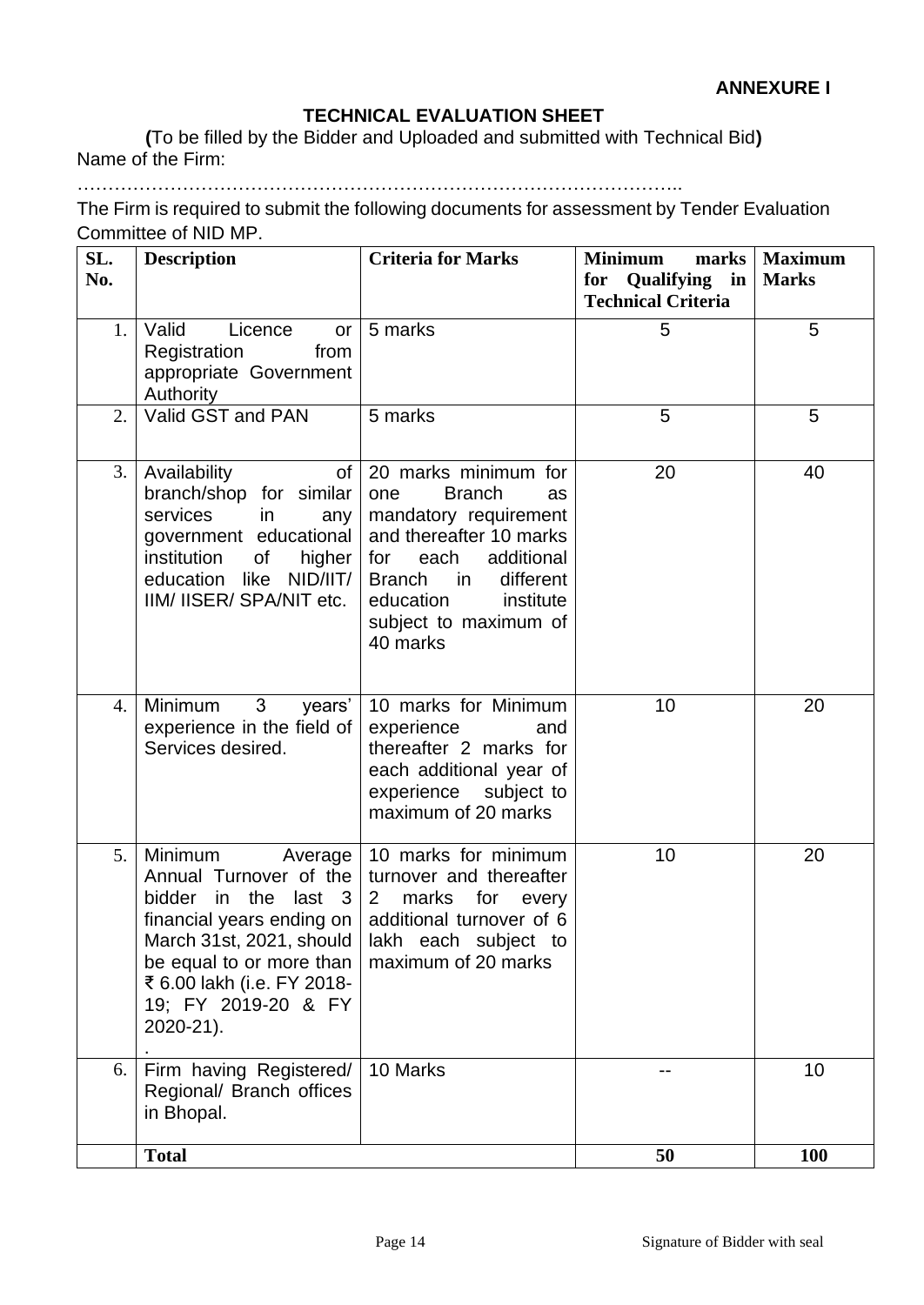# **Important: The Bidder shall be selected based on highest marks on above parameters, with securing at least minimum marks in each category from 1 to 6, as per above given table.**

**Note:**

(i) For item No. 1 to 6, the Bidder is required to submit the documentary evidence as per the Technical bid and the other documents mentioned in the said items. No marks will be allotted for technical criteria, at Sl no. 1 to 6, not supported by relevant documents.

(ii) The Tender Evaluation Committee may visit/ enquire the site and offices where the services being offered currently. Based on visit/ enquiry, performance of the Bidder may be assessed.

(iii) In case of a tie, contract shall be awarded to the Agency/Firm/Person/Company/Shop whose average annual turnover in the past three years is more.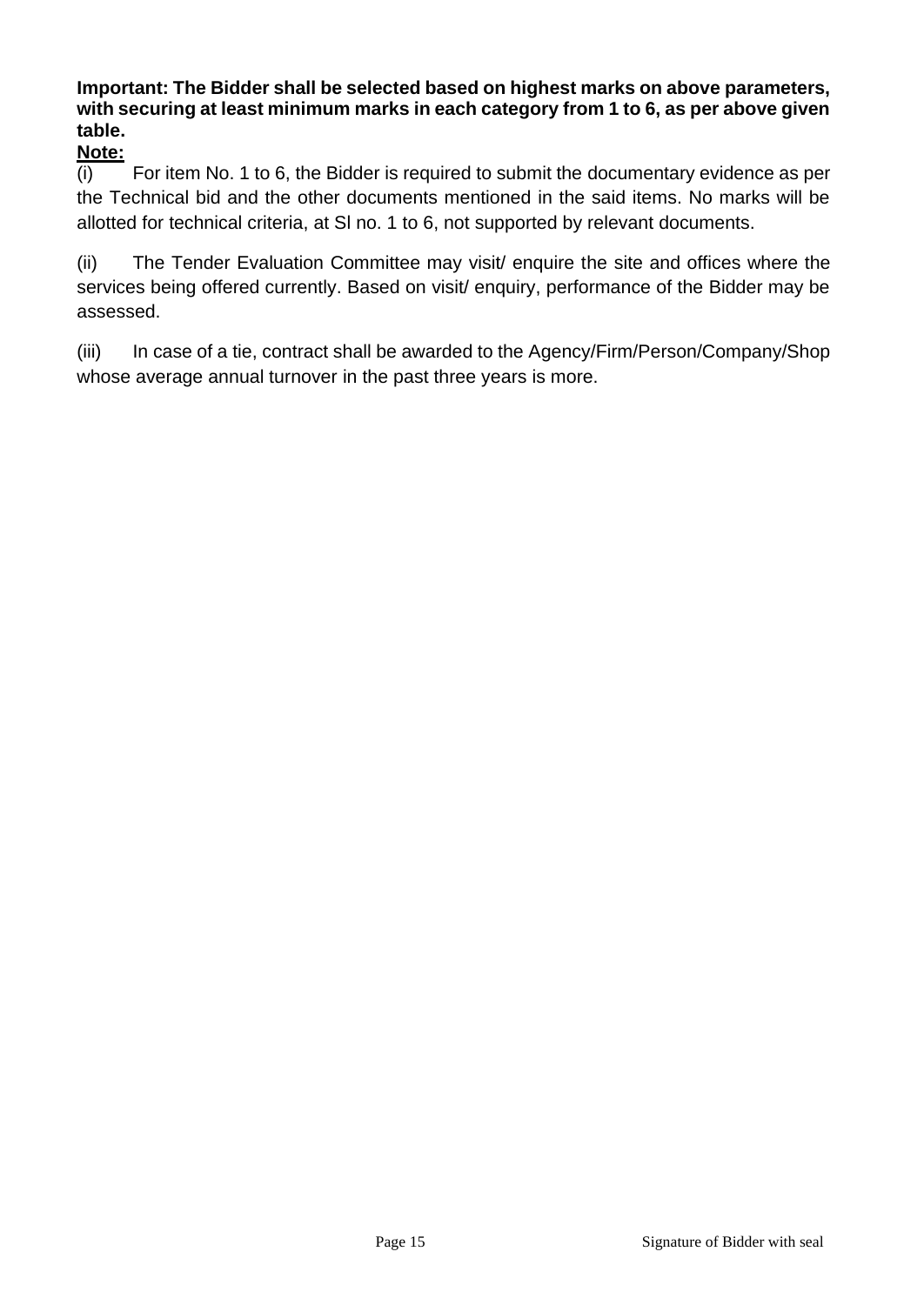# **Tentative List of Stationery Items & Services**

A tentative list of stationery items required is given below:

| SI. No.        | <b>Items</b>                                                          | <b>Specification</b>                                                                              |  |
|----------------|-----------------------------------------------------------------------|---------------------------------------------------------------------------------------------------|--|
| 1              | <b>All Pins</b>                                                       | <b>Nickel plated Gems</b>                                                                         |  |
| $\overline{2}$ | Correction fluid pen                                                  | Metal tip, needle type 12ml                                                                       |  |
| 3              | <b>Diary Register</b>                                                 | 500 pages approx. 13 $\frac{1}{2}$ X 8 $\frac{1}{2}$ inch with hardboard<br>binding, 70 gsm paper |  |
| 4              | Dispatch register                                                     | 500 pages approx. 13 $\frac{1}{2}$ X 8 $\frac{1}{2}$ inch with hardboard<br>binding, 70 gsm paper |  |
| 5              | Ink Pen                                                               |                                                                                                   |  |
| 6              | Thick gel Pen                                                         | Blue/black/red                                                                                    |  |
| 7              | Gel Pen                                                               |                                                                                                   |  |
| 8              | Big Sketch Pen Set 12<br>Col.                                         |                                                                                                   |  |
| 9              | <b>Gripper Pen</b>                                                    | Blue/black/red                                                                                    |  |
| 10             | P-Marker                                                              | Blue/black/red                                                                                    |  |
| 11             | Pencil                                                                | <b>HB Bonded</b>                                                                                  |  |
| 12             | Sharpener                                                             |                                                                                                   |  |
| 13             | Eraser                                                                |                                                                                                   |  |
| 14             | <b>Photostat Paper</b>                                                | A-4 size, 75 gsm                                                                                  |  |
| 15             | <b>Spiral Binding</b>                                                 | 100 pages, size A4, spiral binding 75 gsm paper                                                   |  |
| 16             | <b>Hard Binding</b>                                                   | 100 pages, size A4                                                                                |  |
| 17             | Soft Binding                                                          | size A4                                                                                           |  |
| 18             | Copying                                                               | A3                                                                                                |  |
| 19             | Copying                                                               | A4                                                                                                |  |
| 20             | Printing (B/W)                                                        | A4 Size                                                                                           |  |
| 21             | Printing (Colour)                                                     | A4 Size                                                                                           |  |
| 22             | Printing                                                              | A3 Size                                                                                           |  |
| 23             | Printing (Colour)                                                     | A3 Size                                                                                           |  |
| 24             | <b>Staplers Big</b>                                                   | with a capacity of 50-100 pins                                                                    |  |
| 25             | Stapler pin Big                                                       | size 24/6 packet of 20 X 50 staples                                                               |  |
| 26             | Stapler small                                                         | with a capacity of 50-100 pins                                                                    |  |
| 27             | Stapler pin small                                                     | 20 X 50 staples                                                                                   |  |
| 28             | Glue stick                                                            | Non-toxic without solvents, 15 gms                                                                |  |
| 29             | High lighter                                                          | Fluorescent in different colors for marking on paper copy<br>and fax                              |  |
| 30             | Stamp pad                                                             | self-inking violet color in metal box                                                             |  |
| 31             | <b>Gum Bottle</b>                                                     | 300 ml plastic bottle                                                                             |  |
| 32             | <b>Ruled Register</b>                                                 | 4 qr., 192 pages 70 gsm paper                                                                     |  |
| 33             | <b>Ruled Register</b>                                                 | 2 qr., 96 pages 70 gsm paper                                                                      |  |
| 34             | <b>Scale</b>                                                          | Made of plastic 12"                                                                               |  |
| 35             | <b>Printed Plastic folder</b><br>(Name of office with lion<br>Emblem) | Two side open, Both side transparent                                                              |  |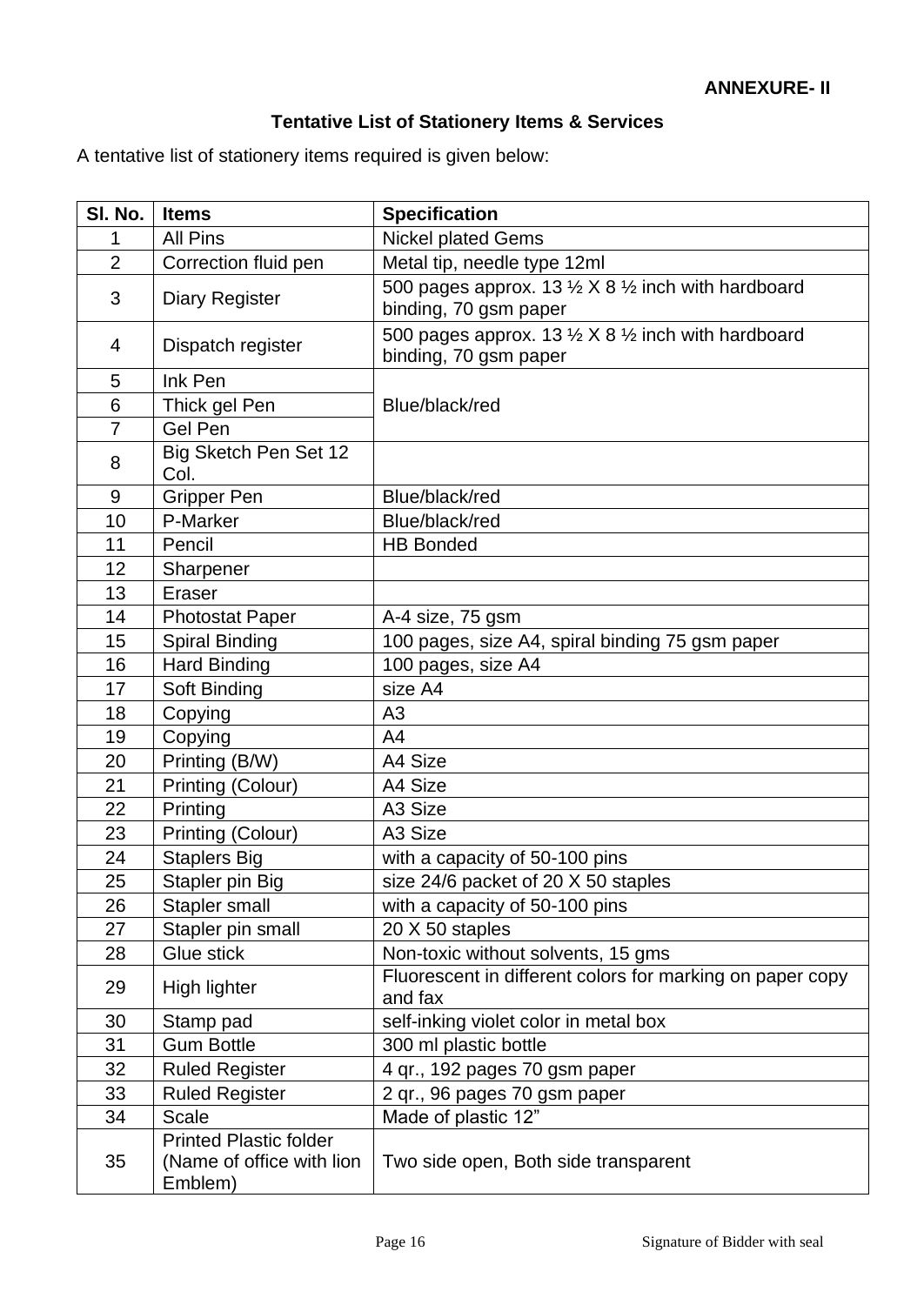| SI. No. | <b>Items</b>                   | <b>Specification</b>                                                     |  |
|---------|--------------------------------|--------------------------------------------------------------------------|--|
|         |                                | Top open, Upper sheet made from good quality                             |  |
| 36      | <b>Plastic folder</b>          | transparent sheet & lower sheet Nontransparent good<br>quality plastic.  |  |
| 37      | Flag                           | Multi-colour                                                             |  |
| 38      | Punching machine               | Good quality Single punch                                                |  |
| 39      | <b>Ring Folder</b>             | A-4 size with 2rings D/O Type with stopper, thickness - 1<br>inch        |  |
| 40      | <b>Permanent Marker</b>        | Low odour ink, refillable, non-toxic, ventilated cap                     |  |
| 41      | White board marker             | Low odour ink, refillable, non-toxic, ventilated cap                     |  |
| 42      | <b>File Cover</b>              | Printed, 450 gsm, size 14" x 10", cloth coated border                    |  |
| 43      | <b>Envelops</b>                | white 10"X5"                                                             |  |
| 44      | Peon Book                      | 160 pages, with hardboard binding, 70 gsm paper                          |  |
| 45      | Pocker                         | With wooden handle                                                       |  |
| 46      | <b>Refill for Ball Pen</b>     | Blue, black, red                                                         |  |
| 47      | Paper weight                   | Made of glass, round shape                                               |  |
| 48      | <b>File Board</b>              | Made of hardboard with dori, border coated with cloth.                   |  |
| 50      | <b>Battery cell</b>            | thin cell for remote etc                                                 |  |
| 51      | <b>Battery cell</b>            | Pencil cell 1.5 volt                                                     |  |
| 52      | Dust bin                       | Without lid, medium size, made of plastic                                |  |
| 53      | Scissor                        | 6" stainless steel                                                       |  |
| 54      | Lock big                       | 7 levers                                                                 |  |
| 55      | U-clip                         | <b>Plastic laminated</b>                                                 |  |
| 56      | Cello tape                     | Transparent self-adhesive 1" width                                       |  |
| 57      | Cello Tape                     | self-adhesive 2" width (Brown colour)                                    |  |
| 58      | Paper cutter                   | Sharp blades with plastic/wooden handle                                  |  |
| 59      | Electronic calculator          | 10 digits with 100 steps check & correct facility                        |  |
| 60      | Cell                           | For remote etc.                                                          |  |
| 61      | <b>Binder clip</b>             | Big 25 mm                                                                |  |
| 62      | <b>Binder clip</b>             | Small 19 mm                                                              |  |
| 63      | coaster                        | Made of plastic                                                          |  |
| 64      | <b>Duster</b>                  | White 24" X 24"                                                          |  |
| 65      | Pen drive                      | 8 GB Kingston                                                            |  |
| 66      | Pen drive                      | 16 GB mini size Kingston                                                 |  |
| 67      | <b>Blank CD</b>                | Recordable, 80 min/700MB                                                 |  |
| 68      | <b>DVD</b>                     | Recordable, 4.7 GB                                                       |  |
| 69      | Cartridge sheet                | Half imperial                                                            |  |
| 70      | Ivory sheet                    | Full and half imperial                                                   |  |
| 71      | Pestel sheets                  | Full imperial in all available colours                                   |  |
| 72      | Professional poster<br>colours | Set of 6 and set of 12                                                   |  |
| 73      | Water colour                   | Set of 12 minimum                                                        |  |
| 74      | Colour pallets                 |                                                                          |  |
| 75      | Painting brushes               | Large<br>From zero to 12 number round and flat                           |  |
| 76      | White glue                     | 100 to 200 ml                                                            |  |
| 77      | <b>Rulers</b>                  |                                                                          |  |
| 78      |                                | Metal and plastic in 6 inches, 12 inches & 24 inches<br>10 and 20mm wide |  |
|         | Paper cutter                   |                                                                          |  |
| 79      | Paper cutter blades            | 10 and 20mm wide                                                         |  |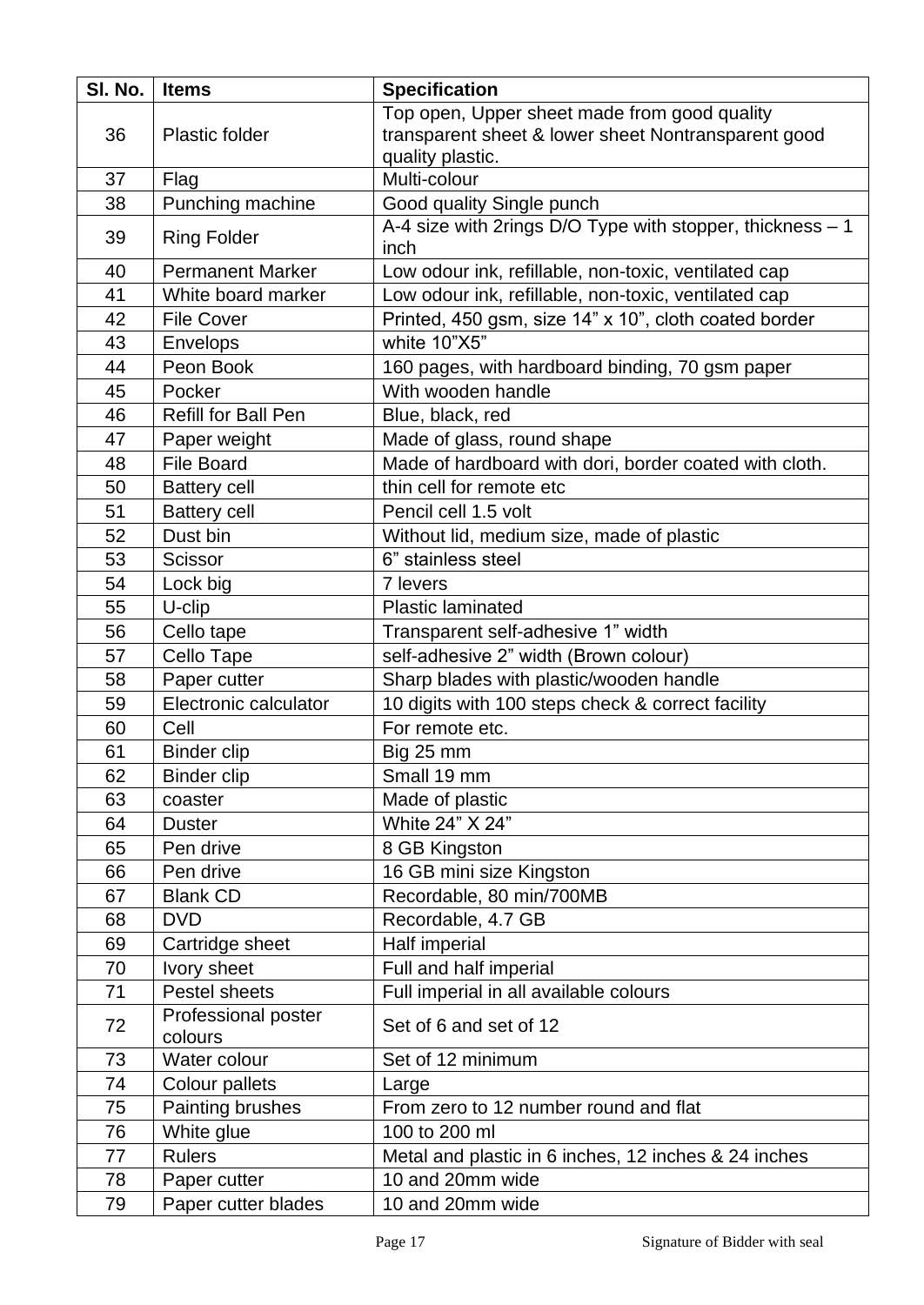#### **Note:**

i) The above mentioned list exhaustive in nature.

ii) The contractor may be allowed to sell additional items as per the list to be submitted at the time of award of work or during the period of contract.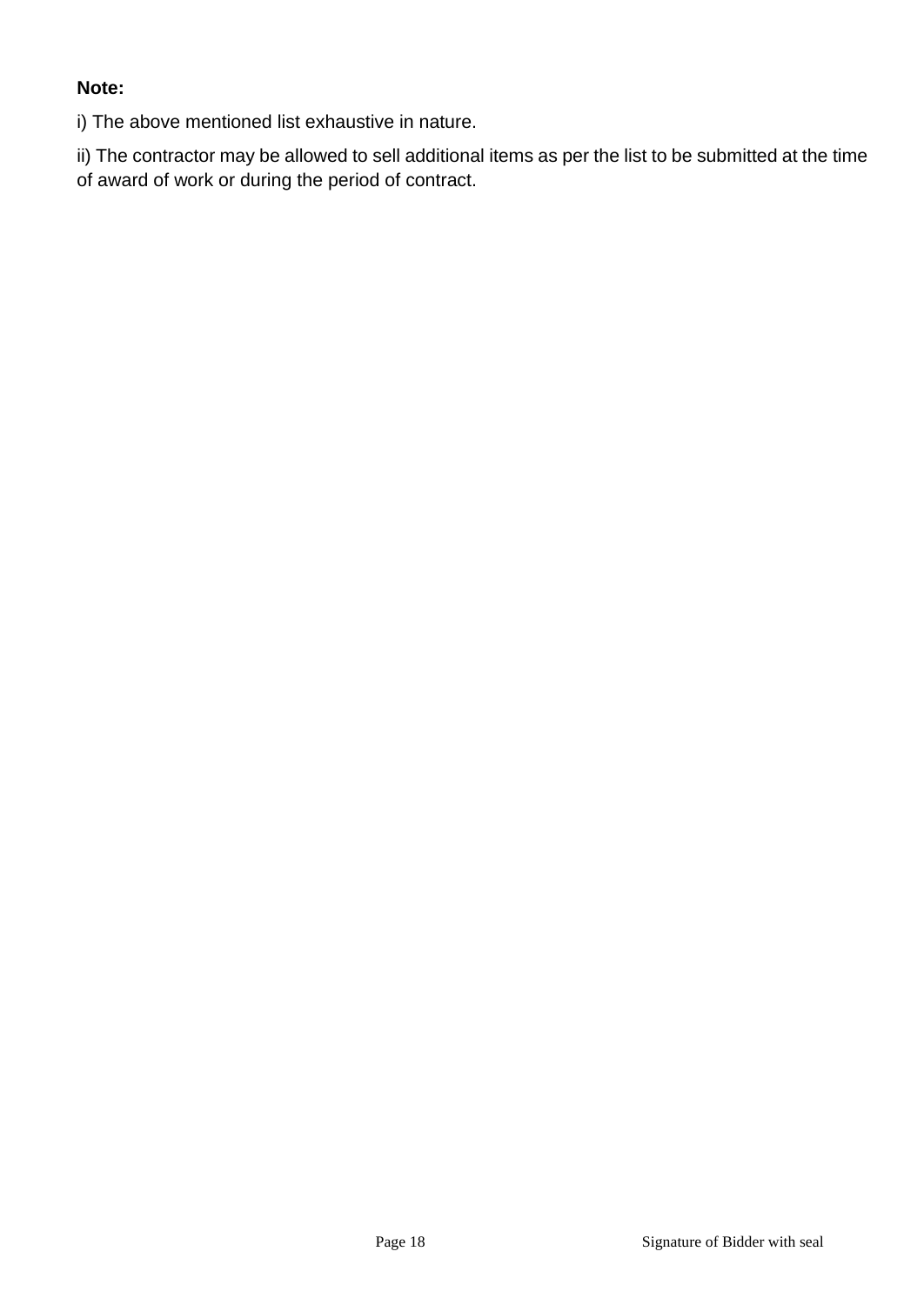#### **Tentative List of Utility items**

A tentative list of Utility items required is given below:

| SI. No.         | <b>Items</b>              | <b>Specification</b> |
|-----------------|---------------------------|----------------------|
|                 | <b>Mobile Chargers</b>    | <b>Branded only</b>  |
| 2               | <b>Mobile Accessories</b> | <b>Branded only</b>  |
| 3               | Toothpaste                | <b>Branded only</b>  |
| 4               | Soaps                     | <b>Branded only</b>  |
| 5               | Shampoo                   | <b>Branded only</b>  |
| 6               | Mirror                    |                      |
| 7               | Comb                      |                      |
| 8               | <b>Toiletries</b>         | <b>Branded only</b>  |
| 9               | <b>General Cosmetics</b>  | <b>Branded only</b>  |
| 10              | Shoe polish               | <b>Branded only</b>  |
| 11              | Mobile recharge           | <b>Branded only</b>  |
| 12 <sup>2</sup> | Toothbrush                | <b>Branded only</b>  |
| 13              | <b>Battery/Cell</b>       | <b>Branded only</b>  |
|                 |                           |                      |

Note:

- (i) The above-mentioned list exhaustive in nature.
- (ii) The contractor may be allowed to sell additional items as per the requirement of Student and Institute Community on instruction and prior permission of the Institute.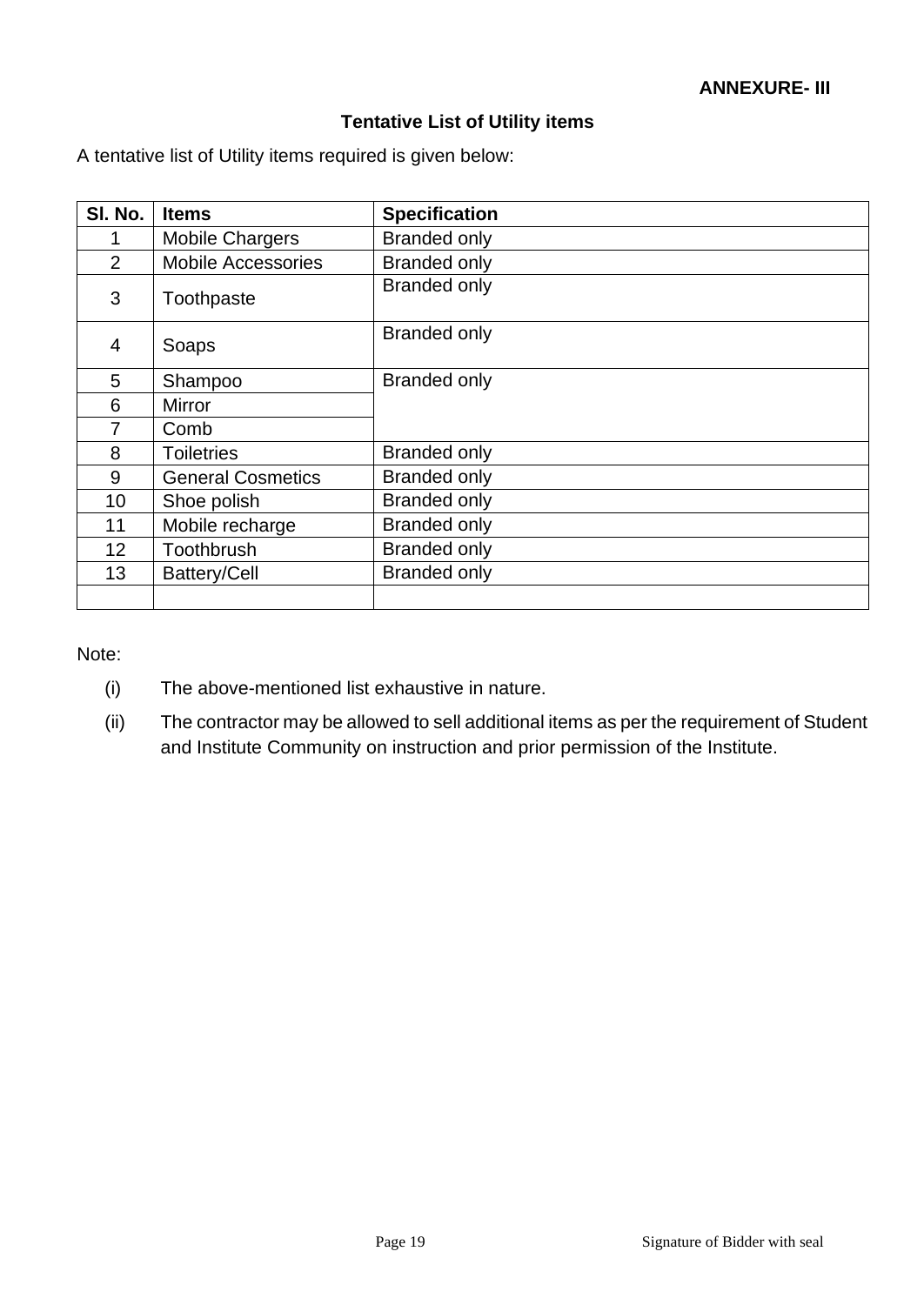# **FIXED RATES TO BE CHARGED BY THE VENDOR FOR SERVICES**

| <b>S. No.</b> | Name of the item                                                                                                      | <b>Unit</b>  | <b>Fixed Rates</b>                 |
|---------------|-----------------------------------------------------------------------------------------------------------------------|--------------|------------------------------------|
|               |                                                                                                                       |              | (In INR)                           |
| $\mathbf{1}$  | Photocopy Black and White (JK paper to be used)                                                                       |              |                                    |
| (i)           | A4 size single side                                                                                                   | 1            | ₹1                                 |
| (ii)          | A4 size both sides                                                                                                    | $\mathbf 1$  | $\overline{\overline{\epsilon}}$ 2 |
| (iii)         | A3 size single side                                                                                                   | $\mathbf{1}$ | $\overline{\mathbf{z}}$ 3          |
| (iv)          | A3 size both sides                                                                                                    | 1            | $\overline{\overline{\epsilon}}$ 5 |
| 2             | Photocopy colour (JK paper to be used)                                                                                |              |                                    |
| (i)           | A4 size single side                                                                                                   | $\mathbf{1}$ | ₹5                                 |
| (ii)          | A4 size both sides                                                                                                    | $\mathbf{1}$ | ₹ 10                               |
| (iii)         | A3 size single side                                                                                                   | 1            | ₹ 10                               |
| (iv)          | A3 size both sides                                                                                                    | $\mathbf{1}$ | ₹ 15                               |
| 3             | Printing black and white (PC to be provided by the<br>contractor to user for taking printout; JK paper to be<br>used) |              |                                    |
| (i)           | A4 size single side                                                                                                   | $\mathbf{1}$ | ₹5                                 |
| (ii)          | A4 size both sides                                                                                                    | 1            | ₹ 10                               |
| (iii)         | A3 size single side                                                                                                   | 1            | ₹ 10                               |
| (iv)          | A3 size both sides                                                                                                    | 1            | ₹ 15                               |
| 4             | Printing Colour (PC to be provided by the contractor to<br>user for taking printout; JK paper to be used)             |              |                                    |
| (i)           | A4 size single side                                                                                                   | 1            | ₹ 10                               |
| (ii)          | A4 size both sides                                                                                                    | $\mathbf 1$  | ₹ 15                               |
| (iii)         | A3 size single side                                                                                                   | 1            | ₹ 15                               |
| (iv)          | A3 size both sides                                                                                                    | 1            | ₹ 20                               |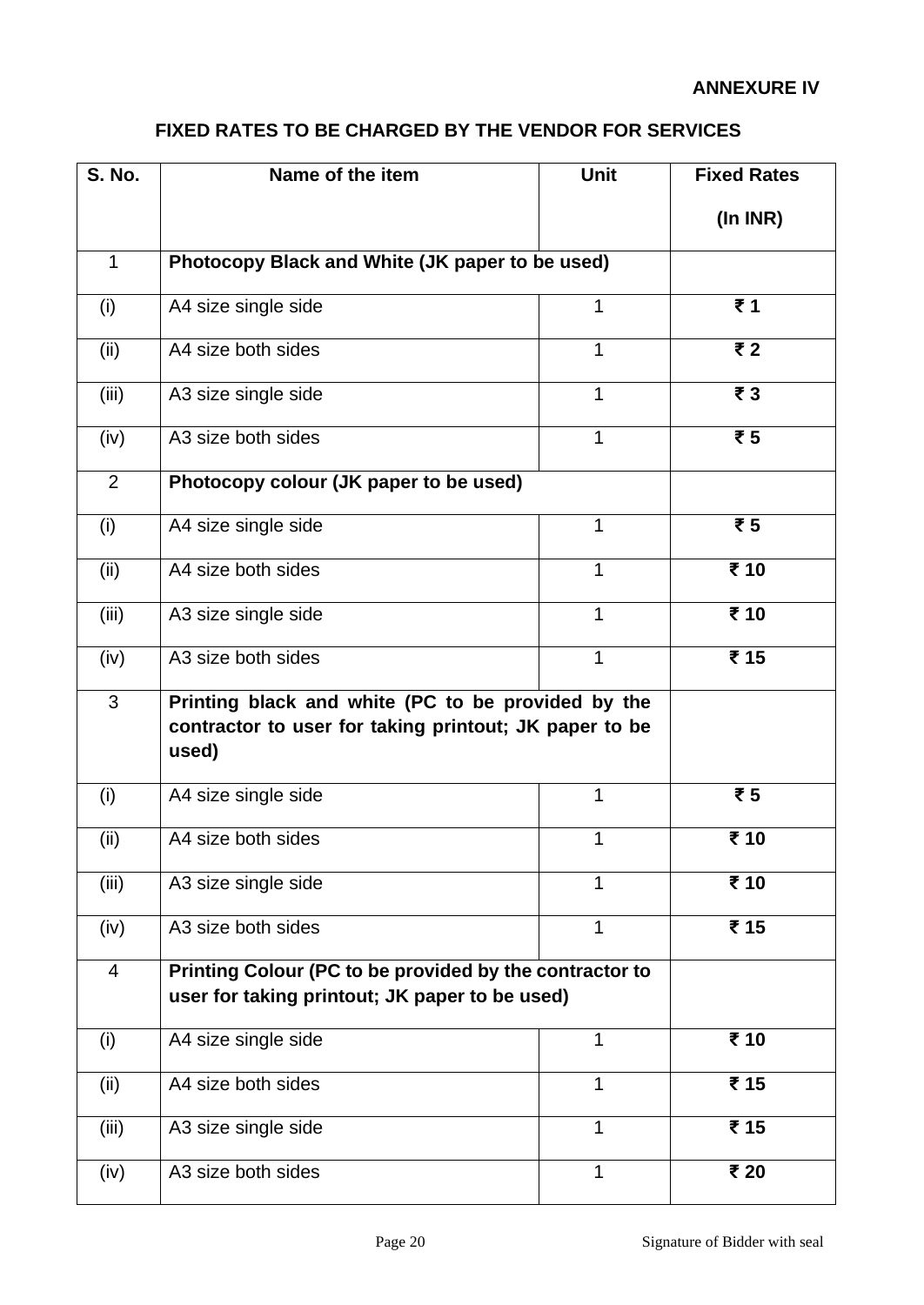| <b>S. No.</b> | Name of the item                              | <b>Unit</b> | <b>Fixed Rates</b> |
|---------------|-----------------------------------------------|-------------|--------------------|
|               |                                               |             | (ln INR)           |
| 5             | Spiral binding (irrespective of no. of pages) |             | ₹ 30               |
| 6             | Lamination per page                           |             | ₹ 10               |

Note: The above fixed rates shall include GST, all taxes, duties, etc. as applicable and no extra shall be charged on this account. The above fixed rates will remain unchanged throughout the currency of the Contract.

Signature of Applicant(s)/Firm Representative with date & seal